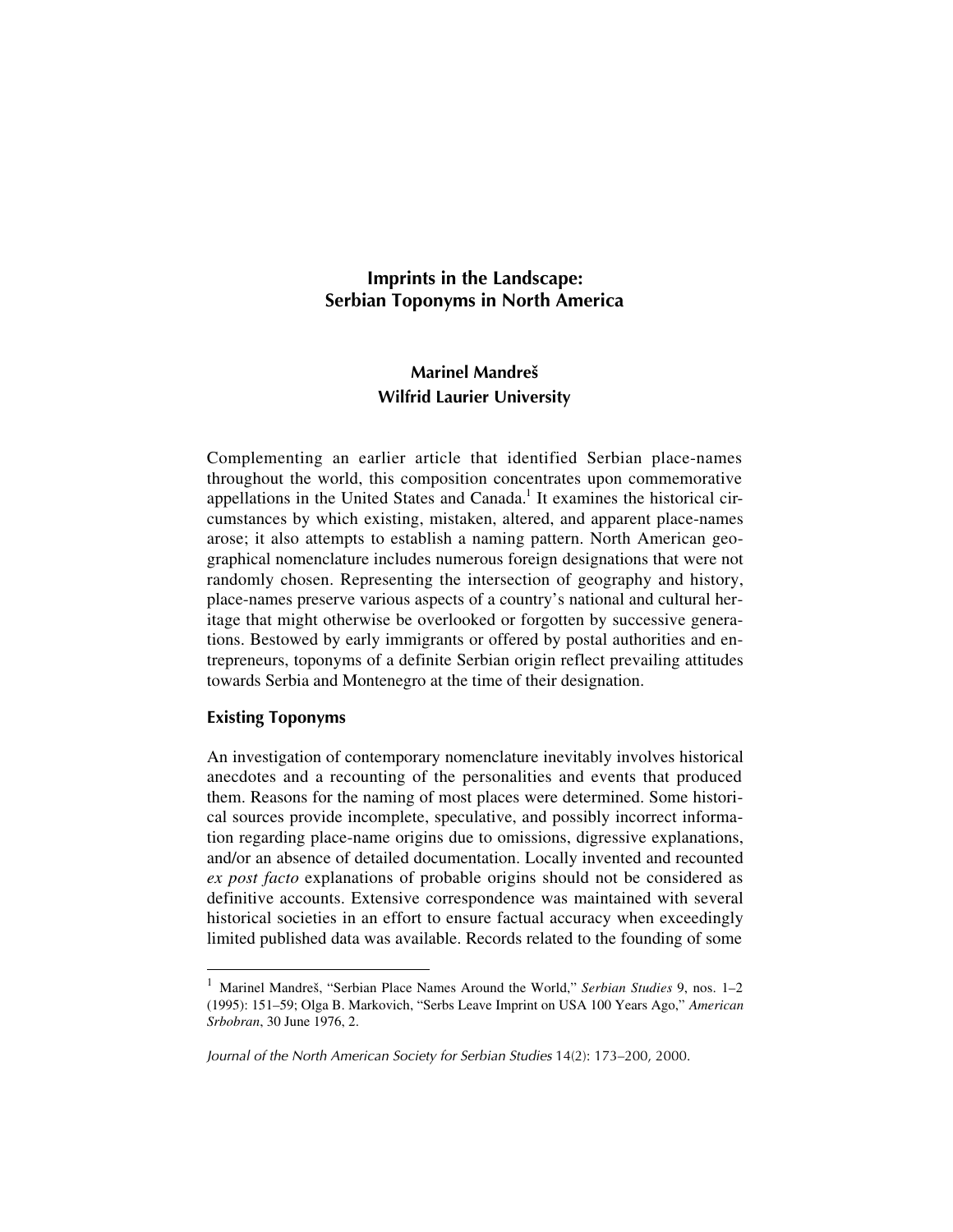communities are elusive or no longer exist. In the absence of other reliable information, post office opening and closing dates provided clues as to when a settlement was established, active, and declined. It was impossible to investigate "paper towns" created by land speculators during the 1800s. Presented in alphabetical order, the following entries provide information about existing place-names:

*Balkan, Kentucky*. A coal mining town located near Toms Creek (Bell County). Established on 20 December 1920, the post office name acknowledges that almost all of the initial mineworkers were of "Slavic" origin.<sup>2</sup> The Louisville and Nashville Railway developed a large freight yard to handle coal extracted from the nearby fields. The local graveyard is registered as *Balkan Cemetery*.

*Balkan Lake, Minnesota*. A hydrographic feature situated in Balkan Township (St. Louis County).

*Balkan Mine, Michigan*. Situated in Iron County (Mastodon Township, Alpha Mining District) along the Chicago and North Western Railway line, this ore mine was opened in 1915 and operated by the Balkan Mining Company until 31 December 1935 when the lease expired and operations ceased.<sup>3</sup> Operations coincided with the Menominee Iron Range's mining boom (1900–1929).

*Balkan Mine, Montana*. Encountered in the vicinity of Anaconda (Deer Lodge County). The name may have been derived from the presence of numerous Serb settlers from Lika, Herzegovina, and Montenegro who arrived in this area during the early 1900s and were employed by companies engaged in the extraction of iron ore deposits. It is also possible that one of these mining enterprises applied its name, which contained the term 'Balkan,' to the site.

*Balkan Township, Minnesota*. Located in the Iron Range, this administrative area was established on 6 March 1912, after St. Louis County commis-

<sup>2</sup> Robert M. Rennick, *Kentucky Place Names* (Lexington: University of Kentucky Press, 1984), 12.

<sup>3</sup> Graydon M. Meints, *Along the Tracks: A Dictionary of Named Places on Michigan Railroads* (Kalamazoo, MI: Clarke Historical Society Library, 1987), 274; Marcia A. Bernhardt, ed., *Iron County Historical Sites and Landmarks, 1885–1985* (Caspian, MI: Iron County Museum, 1985), 7; Correspondence from Harold Bernhardt, Director, Iron County Historical and Museum Society, 10 February 1999.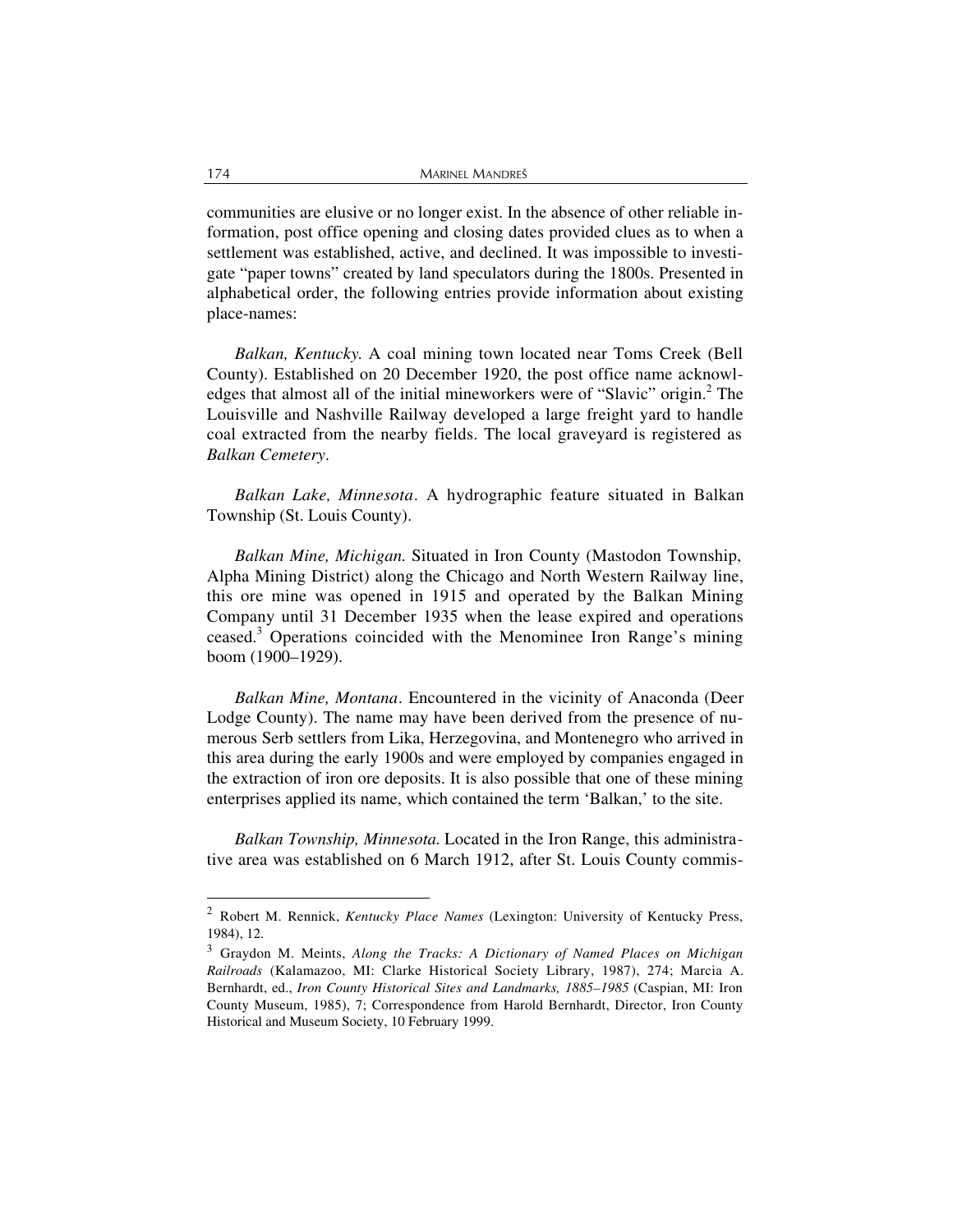sioners approved a petition, initiated by William Cooper, which requested the formation of a new township. The name was supposed to be changed to New Balkan following territorial reorganization in May 1912.<sup>4</sup> Many Serbs from Lika, Herzegovina, and Montenegro settled here throughout the late 1890s and early 1900s.<sup>5</sup> Although one source acknowledges that the township takes its name from the Balkan mountain range, the immigrants' presence and First Balkan War may also have been a possible source.<sup>6</sup>

*Belgrade, Colorado*. Unfortunately, historical resources do not mention this community's origin or that of its name. The name may have been arbitrarily chosen from a list of otherwise unused European post office names.

*Belgrade, Illinois*. Formerly known as Bellgrade or Bell Grade (originally in Pope County, now in Massac County), this community's post office was established as Belgrade by authorities on 16 October 1822 and discontinued on 30 September 1823. By 1823, the small community consisted of 12 to 20 dwellings that were often deserted due to the Ohio River's flooding.<sup>7</sup> The name may have been changed to avoid confusion with Bellgrade, Kansas, and/or recognize the First Serbian Uprising of 1815. Alternatively, the name may have been selected because of the community's location at the confluence to two rivers. Belgrade was also called *Belgrade Landing* because ferryboats running along the Little Wabash River stopped for passengers bound for Paducah, Kentucky, and Metropolis, Illinois.<sup>8</sup> Belgrade appeared in atlases until 1956.

<sup>4</sup> Walter Van Brunt, ed., *Duluth and St. Louis County, Minnesota: Their Story and People*, vol. 2 (Chicago: American Historical Society, 1921), 668.

<sup>&</sup>lt;sup>5</sup> June D. Holmquist, Joseph Stipanovich, and Kenneth B. Moss, "The South Slavs: Bulgarians, Croatians, Montenegrins, Serbs, and Slovenes," in June D. Holmquist et al. eds., *They Chose Minnesota: A Survey of the State's Ethnic Groups* (St. Paul: Minnesota Historical Society Press, 1981), 381–404; Branko M. Colaković, "Croats and Serbs on Minnesota's Iron Range," in *Entrepreneurs and Immigrants: Life on the Industrial Frontier of Northeastern Minnesota* (Duluth: Iron Range Research Center, 1991), 85–92.

<sup>6</sup> Warren Upham, *Minnesota Geographic Names: Their Origins and Historical Significance* (St. Paul: Minnesota Historical Society, 1920), 478.

<sup>7</sup> Lewis C. Beck, *A Gazetteer of the States of Illinois and Missouri* (Albany, NY: Charles R. and George Webster, 1823), 91; James N. Adams, *Illinois Place Names* (Springfield: Illinois State Historical Society, 1969), 289. A depot named Belle Grade was established in 1703 near the mouth of Massac Creek as noted by George W. May, *History of Massac County, Illinois* (Galesburg, IL: Wagoner Printing Company, 1955), 29.

<sup>&</sup>lt;sup>8</sup> Correspondence from Paul E. Fellows, Secretary, Massac County Historical Society, 1 July 1999.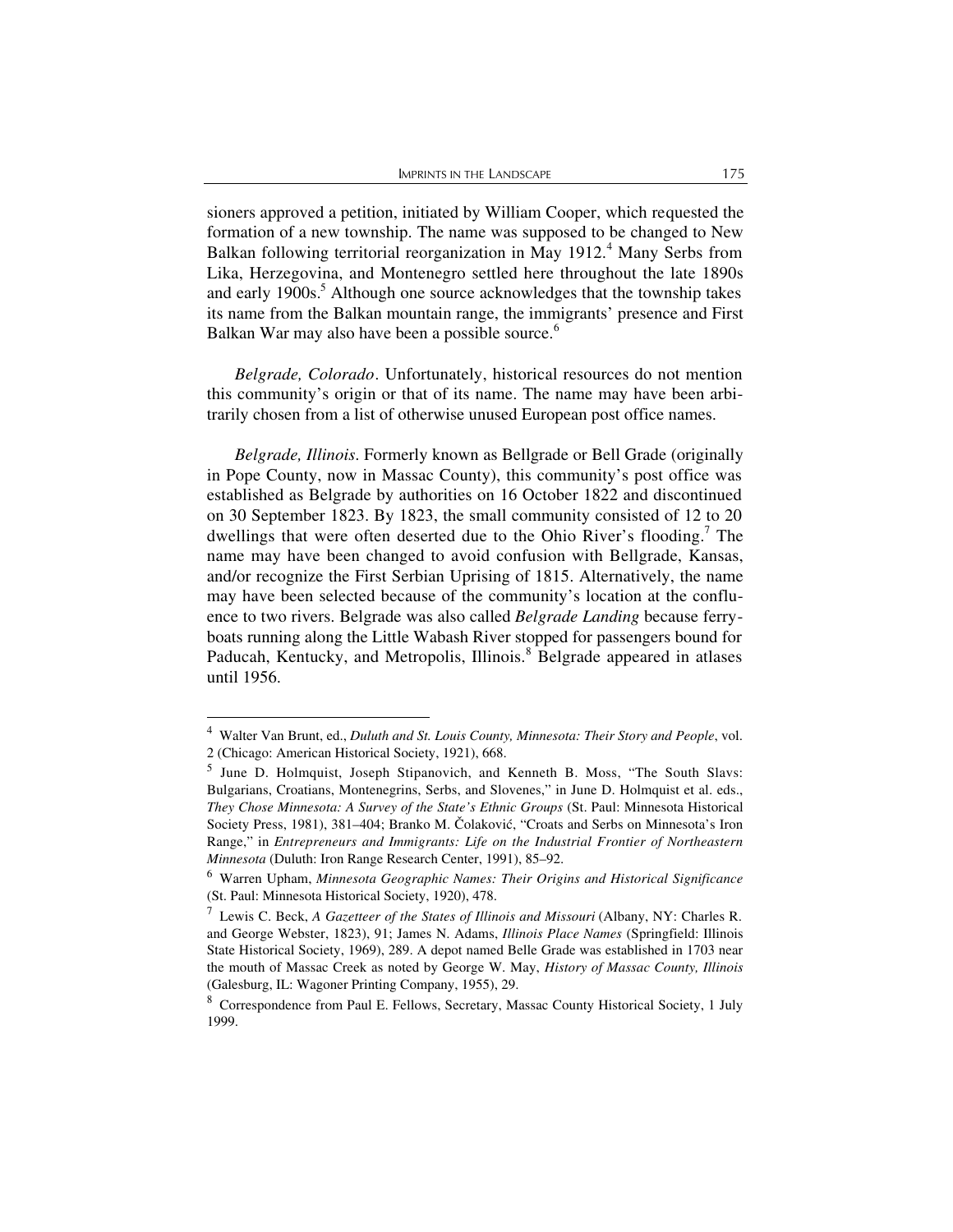*Belgrade, Maine*. Initially settled in 1774 as Washington (Plantation) and incorporated as Belgrade on 3 February 1796 (then in Lincoln County, Massachusetts), this town evolved from a rural farming community into a premier inland resort area, the Belgrade Lakes Region, renowned for its chain of seven lakes.<sup>9</sup> It lies within *Belgrade Township* (Kennebec County) and was designated by John V. Davis in honor of its namesake, the Serbian capital, which he visited, as a representative of the East India Company, according to some historians.<sup>10</sup> Others write that the name was chosen by Washington's inhabitants "because of [their] interest in the plight of Serbians," whose capital was repeatedly attacked during the Austro-Turkish Wars.<sup>11</sup> Linking these assertions, is a third variant which states that:

The relationship between [the] Serbian Belgrade and the one in Maine came about because of the European travels of John V. Davis, during the late-1700s. While in Europe, he had either visited Belgrade or (more likely) had simply heard of the return of Christianity to the city, in 1774, after an absence of several hundred years, under Moslem rule. This was considered a great event in Europe, since it marked the first weakening of Turkish domination over eastern Europe…Undoubtedly, also, the Austrian capture of the European city from the Turks (1789) was still very strong on his mind.<sup>12</sup>

<sup>9</sup> Town of Belgrade, *1995 Annual Report* (Belgrade, ME: R.N. Haskins, 1996), 6; Federal Writer's Project of the Works Progress Administration for the State of Maine, *Maine: A Guide Down East* (Boston: Houghton Mifflin and Company, 1937), 351; William D. Williamson, *The History of the State of Maine*, vol. 2 (Hallowell, ME: Glazier, Masters and Company, 1832); 572. Topographic maps suggest that the designation sequence was: Prescotts, Washington, Snows, Prescott and Carrs, Bellgrade, and finally Belgrade. See Stanley B. Attwood, *The Length and Breadth of Maine* (Augusta, ME: Kennebec Journal Print Shop, 1946), 106.

<sup>10</sup> J. Clair Minot, "Town of Belgrade," in *Illustrated History of Kennebec County, Maine*, ed. Henry D. Kingsbury and Simon L. Dayo, vol. 2 (New York: H.W. Blake and Company, 1829), 977; Phillip R. Rutherford, *The Dictionary of Maine Place-Names* (Freeport, ME: Bond Wheelwright and Company, 1970), 91; Robert A. Guptil, Carol F. Nye, and H. Pauline Plourde, *Past and Present: Pictures and People of Belgrade, Maine, 1774–1976* (Belgrade, ME: Belgrade Bicentennial Observance, 1976), 5; Frank R. Abate, ed., *American Places Dictionary: A Guide to 45,000 Populated Places, Natural Features, and Other Places in the United States*, vol. 1 (Detroit: Omnigraphics Incorporated, 1994), 55; "Belgrade" (http://www.mint.net/mmcc/ cities/belgrade.html), 1999.

<sup>11</sup> Ava H. Chadbourne, *Maine Place Names and the Peopling of Its Towns* (Portland, ME: Bond Wheelwright Company, 1955), 144. The Battle of Belgrade occurred in 1717.

<sup>12</sup> Carl Yeaton, *Town of Belgrade: Past and Present—Pictures, Places, People, 1796–1996* (n.p.: 1995), 8. Also see the Town of Belgrade web-site (http://www.belgrademaine.com/ history/history.html) for the same text.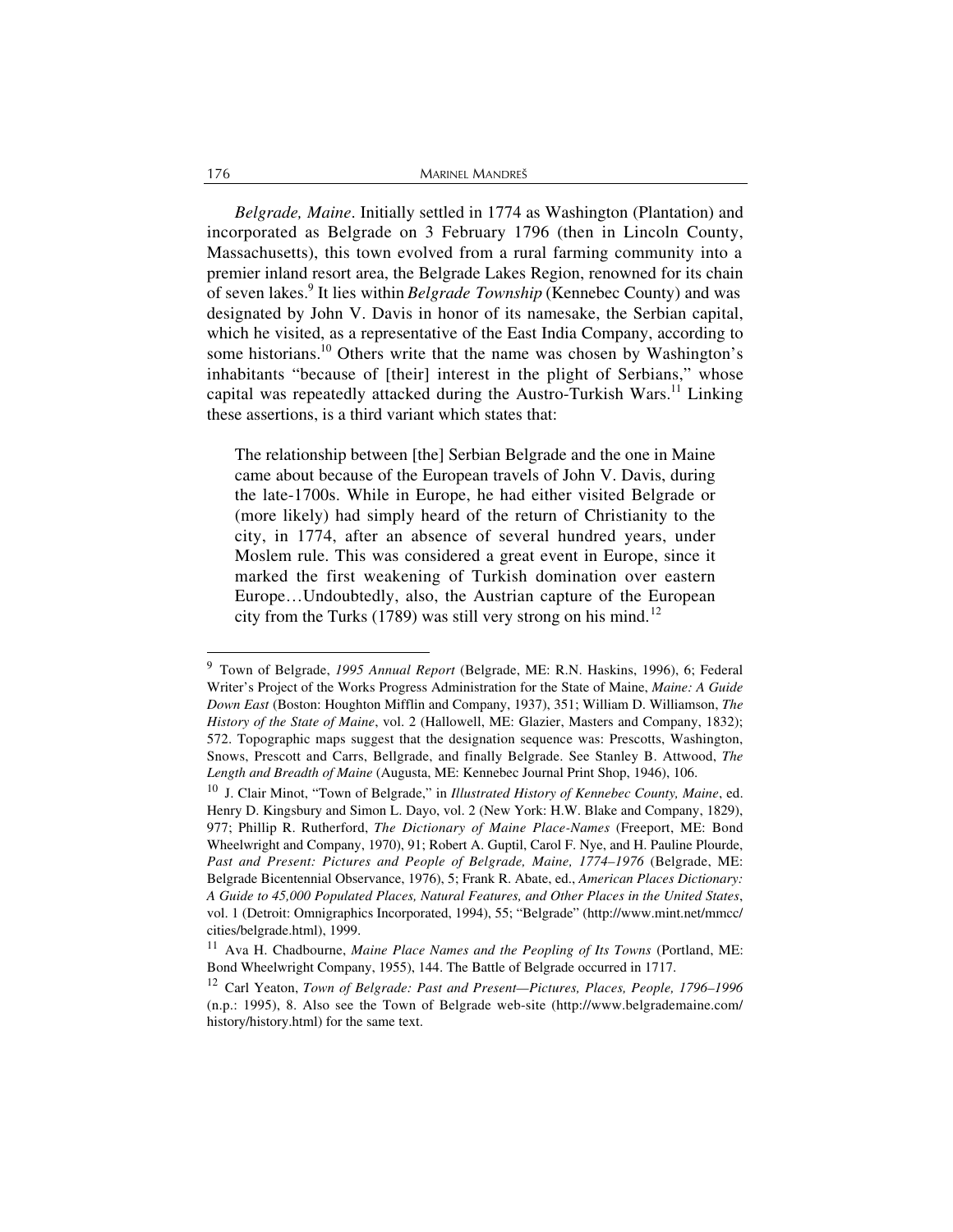Interestingly, local explanations, which contend that Davis never traveled to Europe, specify that the appellation is derived from a contraction of the French words *bel* (fair, fine, beautiful) and *grade* (step in preferment).<sup>13</sup> This reinterpretation disassociates the locality's name from its actual source and attempts to make it more meaningful. Figures 1 and 2 (p. 197), respectively, illustrate the seal and bicentennial emblem of Belgrade, Maine. Figure 3 (p. 197) shows a Second World War patriotic event cover which ties Belgrade, Maine, to Yugoslavia.

*Belgrade Stream* flows through the town while adjacent village names include *North Belgrade*, *Belgrade Depot*, *Belgrade Lakes*, and *Belgrade Mills*. These names represent a pattern of independent adoption and subsequent local duplication. The building of the Maine Central Railroad through Belgrade between 1848 and 1849 resulted in the establishment of two stations: Belgrade and North Belgrade (formerly Tilton Mills near *Belgrade Hill*). To distinguish the settlement that began to grow around Belgrade station from the town of Belgrade, its name was changed to Belgrade Depot during the early 1850s. Regular passenger service to Belgrade Depot ceased in 1959; the buildings were gone by 1962. Belgrade Mills, formerly Chandler's Mills and Locke's Mills before that, was made a post office in 1829, then renamed Belgrade Lakes in  $1901$ .<sup>14</sup> The Belgrade and North Belgrade post offices were respectively opened in 1821 and 1840 with the latter having been originally called Dearborn since 1818.

*Belgrade, Minnesota*. An agricultural village developed by the Soo Line railway during 1881 within the western section of Crow River Township (Stearns County). Toponym registers indicate that this place was incorporated in 1888 and most likely named by a Serbian railroad surveyor. Local records explain that Belgrade was founded in 1886 and plated in 1887 by William Washburn.15 An administrative area called the *City of Belgrade* also exists within Biwabik Township (Stearns County). The *Belgrade-Glenwood Outwash Plain*, a geomorphic region in the Minnesota River Basin, spans Stearns and Pope counties. Another community named *Belgrade* is located in Balkan Township (St. Louis County) where *Belgrade Cave* and *Belgrade*

<sup>13</sup> *Town of Belgrade*, 2. Also see the Belgrade, Maine web-site (http://www.mint.net/ ~belgrade/history.htm).

<sup>14</sup> Minot, 1892, 1012–13 and 1016–17; Guptil, Nye, and Plourde 1976, 17.

<sup>&</sup>lt;sup>15</sup> Irene Sievert, "Belgrade, Minnesota," (Belgrade, MN: The Readers Club of Belgrade, 1972), article received from the author via Olga B. Markovich (Toronto, Ontario); Belgrade Centennial Committee, *Belgrade, Minnesota, 1888–1988: Tracts Through Time* (Belgrade, MN: Belgrade Centennial Committee, 1988), 11; Upham, 1920, 523.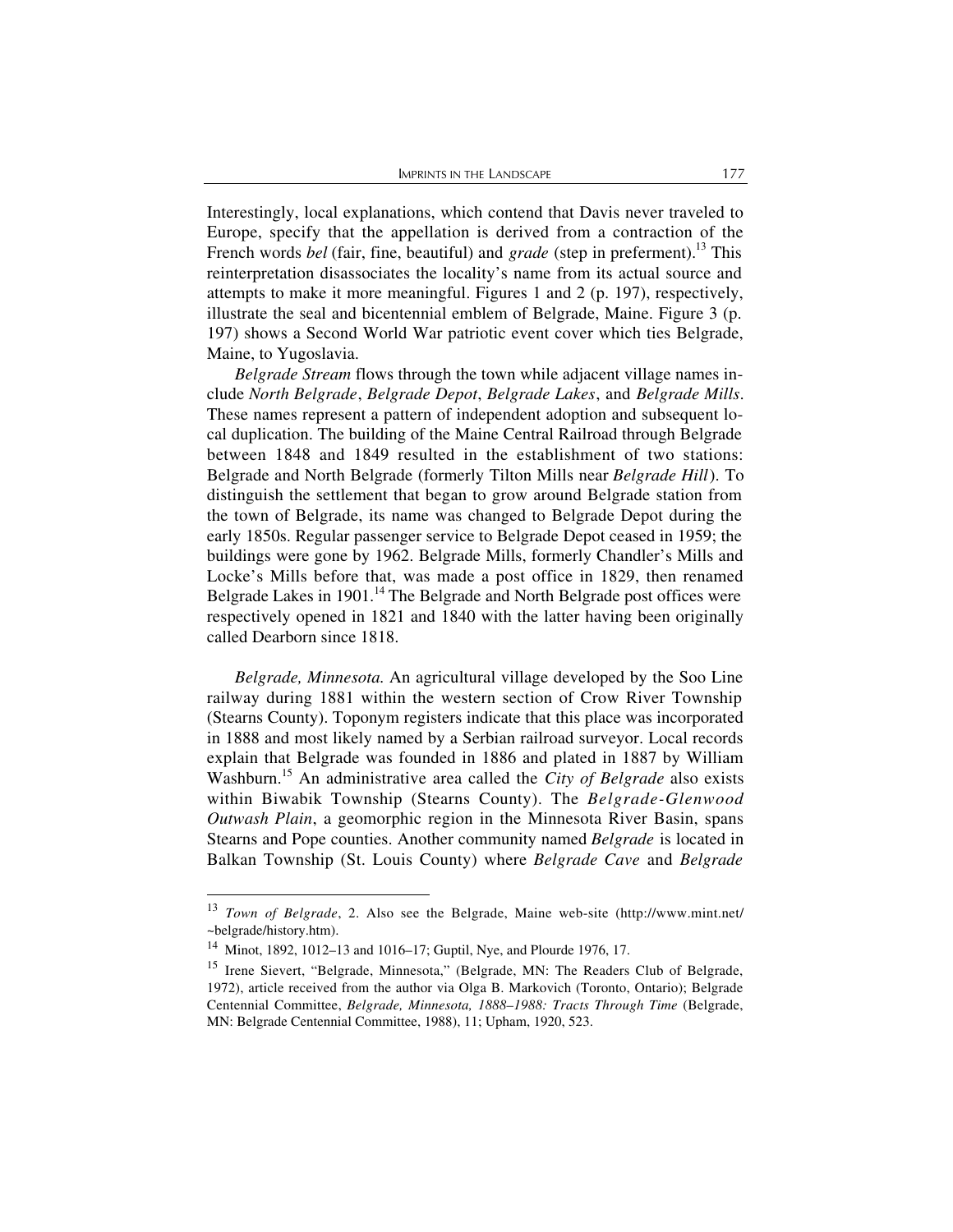*Cave Lake* exist. The emblem of Belgrade, Minnesota, is shown in Figure 4 (p. 200).

*Belgrade, Missouri.* Established in 1876 in *Belgrade Township* (Washington County) and named after Serbia's capital city by the post office, which rejected Bryanville. Although nothing is mentioned about why Belgrade was chosen, Serbia was very much in the public mind during 1876 due to its successful war against the Ottomans.16 A *Belgrade Dam* was constructed nearby on the Big River.

*Belgrade, Montana*. A milling center located in Gallatin County characterized by towering grain elevators and numerous flouring mills. Founded in 1882 by Thomas B. Quaw, it was named by a Serbian capitalist from Belgrade who accompanied the Northern Pacific Railway's president to Gold Creek where the last spike was driven.<sup>17</sup> Local historians maintain that the designation is "a complimentary notice of appreciation of the Serbian investors" who financed the rail line. $18$  Another version suggests that the Serb who named Belgrade was a railway employee who owned land near the town site. The post office was established in 1887 while the town was incorporated in 1906. Belgrade Junction is encountered a short distance away. Figures 5 and 6 (p. 200), respectively, show Belgrade's emblem and a Second World War patriotic event cover that ties Belgrade, Montana, to Yugoslavia.

*Belgrade, Nebraska*. Situated in Nance County and founded as Myrna, this town was renamed by James Main on 7 May 1883 because its hilltop site

<sup>16</sup> Robert L. Ramsay, *Our Storehouse of Missouri Place Names* (Columbia: University of Missouri Press, 1985), 33; Gertrude M. Zimmer, "Place Names of Five Southeast Counties of Missouri," M.A. thesis, University of Missouri, 1944, 16.

<sup>17</sup> Roberta Carkeek Cheney, "Montana Place Names," *Montana* 10, no. 1 (January 1970): 52; Federal Writer's Project of the Work Projects Administration for the State of Montana, *Montana: A State Guide Book*, Reprint Edition. (New York: Viking Press, 1973); Abate, 1994, vol. 4, 347.

<sup>18</sup> Belgrade Chamber of Commerce (http://www.belgradechamber.avicom.net/area.html); "Belgrade: The Princess of the Prairies Takes Pride in its Past as it Looks to the Future," *Bozeman Chronicle*, 4 April 1993; Belgrade Centennial Committee, *Belgrade, Montana: The First One Hundred Years, 1886–1986* (Dallas: Taylor Publishing, 1986), 7; Ronald J. Iverson, *The Princess of the Prairie: A History of Belgrade, Montana* (Helena: Montana State University, 1965), 11–14; Thomas B. Quaw, "Town Named for Servian Capital by N. P. Railway: Belgrade's Earliest Booster Tells the Story of the Town's Surprising Growth," *Belgrade Journal*, 3 December 1914.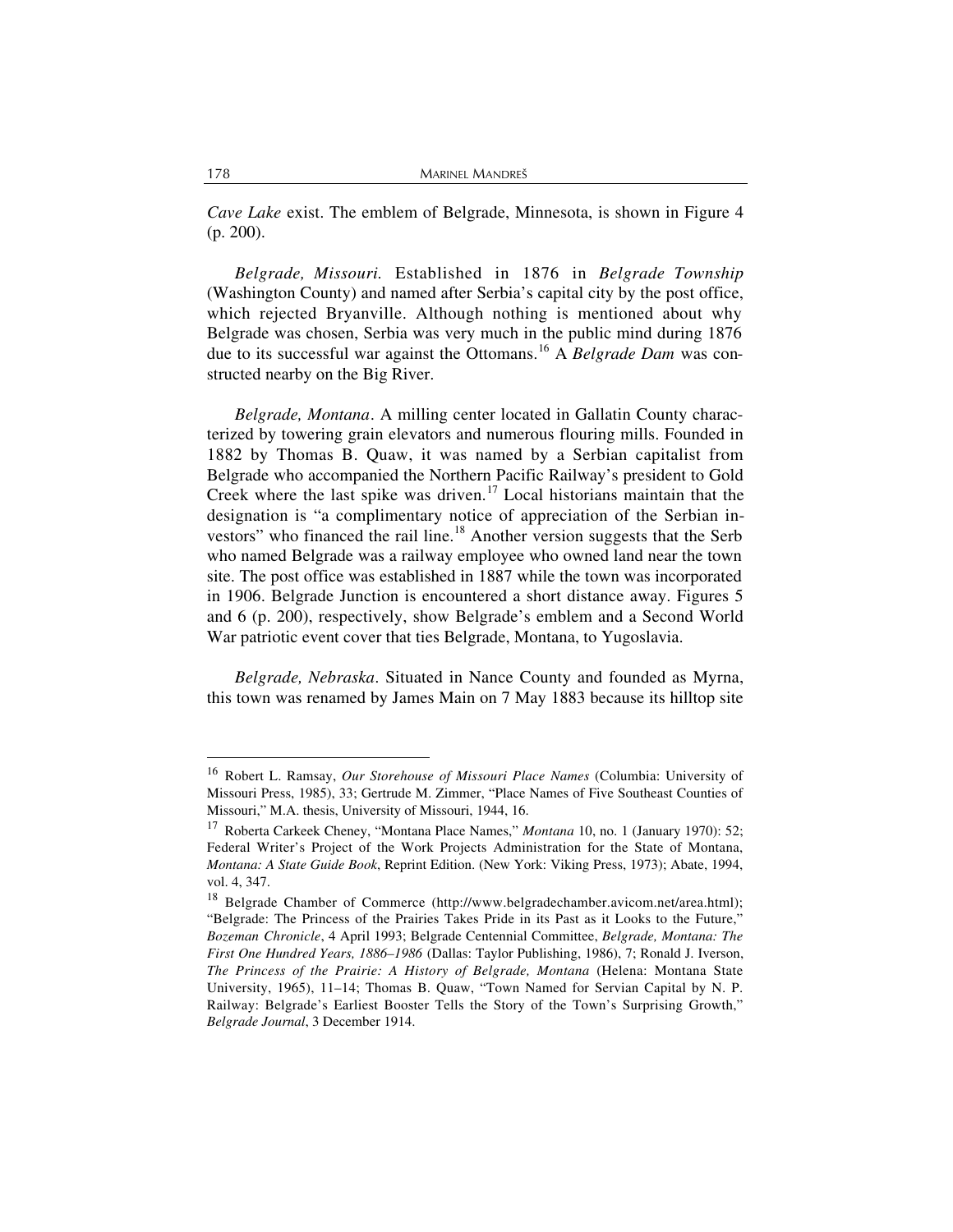at the confluence of two rivers resembles that of its namesake in Serbia.<sup>19</sup> Locally, this explanation is thought to be highly questionable. Thus, three other versions of the name's source exist.<sup>20</sup> The first yet unverifiable account suggests that Myrna was changed to Belgrade in 1883 by W.J. Hayford, the postmaster, after his hometown of Belgrade, Maine. The second version proposes that Hayford, a surveyor, designated the town in 1888 after Belgrade, Maine, from whence he came. Mentioned in a 1900 booklet, this interpretation is locally accepted. The third yet erroneous variant advocates that an engineer known as Bell constructed a railway track grade near the present town site circa 1889. As such, the area was called Bell's grade but the official designation was revised to Belgrade when the post office opened. In any case, Belgrade was incorporated in 1900, reached its population peak in 1920, and began to decline during the 1930s.

*Belgrade, North Carolina*. A small community along the White Oak River's south bank in White Oak Township (Onslow County). It was named by Fredric C. Henderson, a teacher and principal, during the 1890s. In addition to being the postmaster until 1902, Henderson wrote and published the *Belgrade Courier*, the county's first newspaper, for a short time in 1901. Aside from the fact that limestone marl was once mined here, no further toponymic information is available. Members of the Bell family contend that Belgrade was once known as Bells Grade.<sup>21</sup> It is possible that the name was based upon a plantation built in 1797 by the Pettigrew family between Lake Phelp and the Scuppernong River (originally in Tyrell County, now in Washington County). The plantation itself was named after an earlier house owned by the family along the Perquimans River, at Harveys Neck, in nearby

<sup>19</sup> George R. Stewart, *American Place-Names: A Concise and Selective Dictionary for the Continental United States of America* (New York: Oxford University Press, 1970); Abate, 1994, vol. 4, 419; Lillian L. Fitzpatrick, *Nebraska Place-Names* (Lincoln: University of Nebraska Press, 1960), 9 and 105; Elton Perkey, *Perkey's Nebraska Place-Names* (Lincoln: Nebraska State Historical Society, 1982), 139.

 $20$  O.M. Mayfield, "Belgrade, Nebraska: Brief History of a Live Business Town, 1902," undated manuscript; Ruthie Imus, "Belgrade—Nance County" (http://www.casde.unl.edu/ history/counties/nance/belgrade/belgrade.htm).

<sup>21</sup> Joseph P. Brown, *The Commonwealth of Onslow: A History* (New Bern, NC: Owen G. Dunn Company, 1960), 358–59; William S. Powell, *The North Carolina Gazetteer* (Chapel Hill: University of North Carolina Press, 1968), 37; Onslow County Historical Society, *The Heritage of Onslow County, 1983* (Winston-Salem, NC: Hunter Publishing Company, 1983), 197 and 202; Correspondence from Albert Potts, Director, Onslow County Museum, 23 July 1996; Correspondence from Roger L. Payne, Director, U.S. Board on Geographical Names, 11 August 1998, suggested the Bell family variant.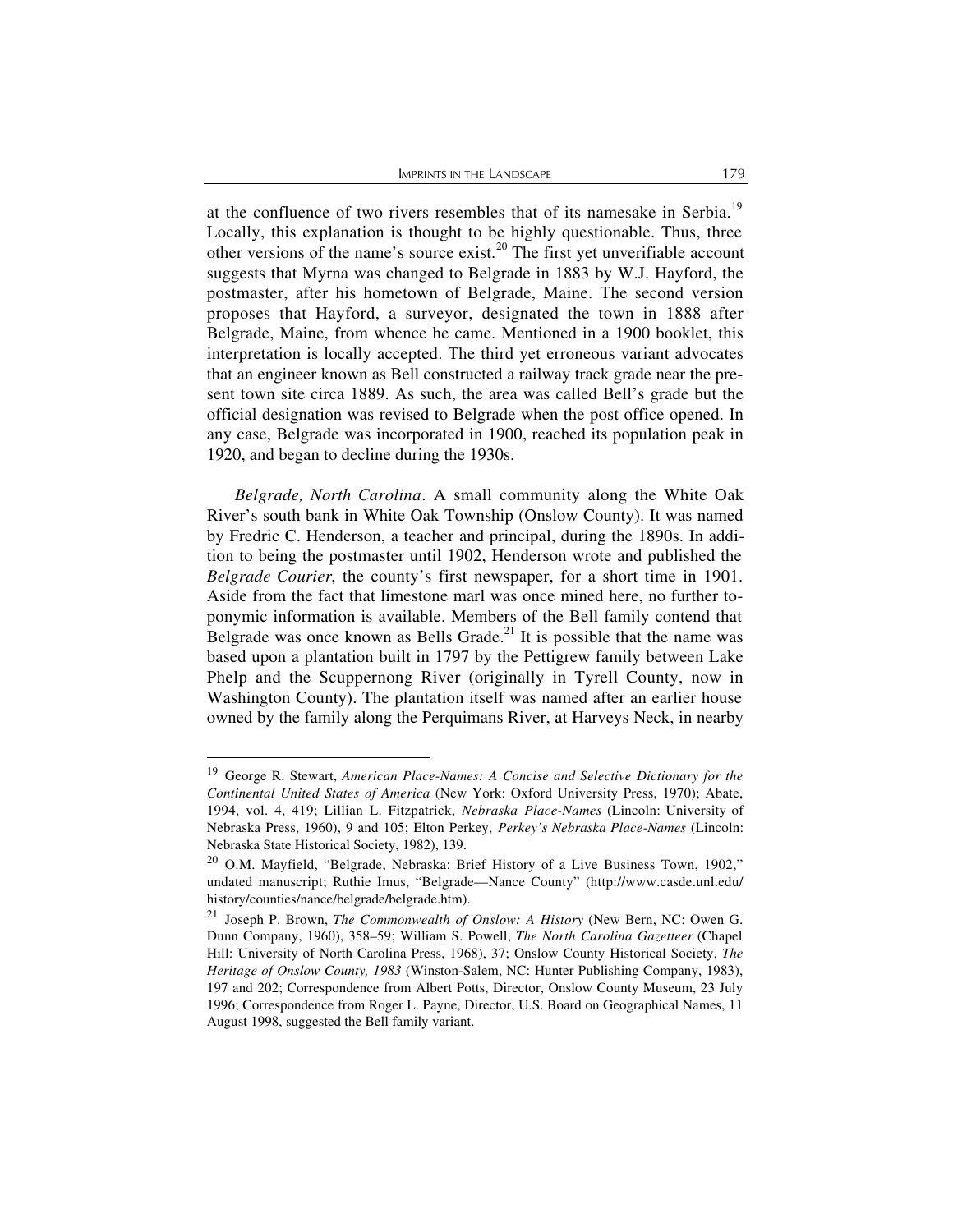Perquimans County. 22 In 1978, the designation *Belgrade Formation* was assigned by the U.S. Geological Survey to represent the local marl formations.

*Belgrade, Texas*. Surveyed in 1837 and established on 15 April 1838 by Thomas S. McFarland on a high bluff at the confluence of two rivers in Newton County. McFarland chose the name "to honor the Serbian capital, also a river port and much in the news during the  $1830s$ .<sup>23</sup> Serbia obtained its frontier in 1833. Another source suggests that Belgrade was founded by Frank Wilson.<sup>24</sup> This once thriving agricultural and trade center began to decline in the 1850s, when railroads ended the river transport era. Much of the original town site caved into the Sabine River before its channel shifted. The town and its buildings were respectively abandoned and dismantled after the river changed its course.<sup>25</sup> Opened on 17 December 1847 as Biloxi and renamed Belgrade on 1 September 1860, the post office closed during the 1866–1879 and 1906–1910 intervals and was permanently discontinued on 13 January 1936. $26$  Excluding the cemetery, post office, and a historical marker, no other physical signs of the former steamboat port remain. A few individuals continue to reside in the adjacent locales named *Upper Belgrade* and *Lower Belgrade*. Lower Belgrade is also known as Liveoak and Sandjack (a type of oak tree).

*Belgrade, Virginia*. Situated in Shenandoah County, this populated place was noted in a 1895 atlas of the United States. No other historical details are available aside from the fact that it had a post office. A mansion named Belle

<sup>22</sup> Powell 1968, 57–58; Sarah McCulloh Lemmon, *Parson Pettigrew of the "Old Church": 1744–1807* (Chapell Hill: University of North Carolina Press, 1970), 39, 55, 81, 140–41.

<sup>23</sup> Walter P. Webb, ed., *The Handbook of Texas*, vol. 1 (Austin: Texas State Historical Society, 1952), 139.

<sup>24</sup> Fred I. Massengill, *Texas Towns* (Terrell, TX: n.p., 1936).

<sup>&</sup>lt;sup>25</sup> Ralph Ramos, "Town No More: Buildings were Dismantled, Post Office was Closed, Even the River Moved Away, Changing its Course," *Beaumont Enterprise-Journal*, 12 August 1973, D1; Madeline Martin, "Ghost Towns of the Lower Sabine," *Texas Gulf Historical and Bibliographical Record* 2 (1966); Newton County Historical Commission, *Glimpses of Newton County History* (Burnet, TX: Nortex, 1982).

<sup>26</sup> Fred Tarpley, *1001 Texas Place Names* (Austin: University of Texas Press, 1985), 22; Robert Wooster, "Belgrade, Texas," in the *New Handbook of Texas*, vol. 1, ed. Ron Tyler (Austin: Texas State Historical Association, 1996), 4678. Wooster's article is also available online at the On-line Texas Handbook (http://www.tsha.utexas.edu/hadbook/online/articles/view/ BB/hrb17.html).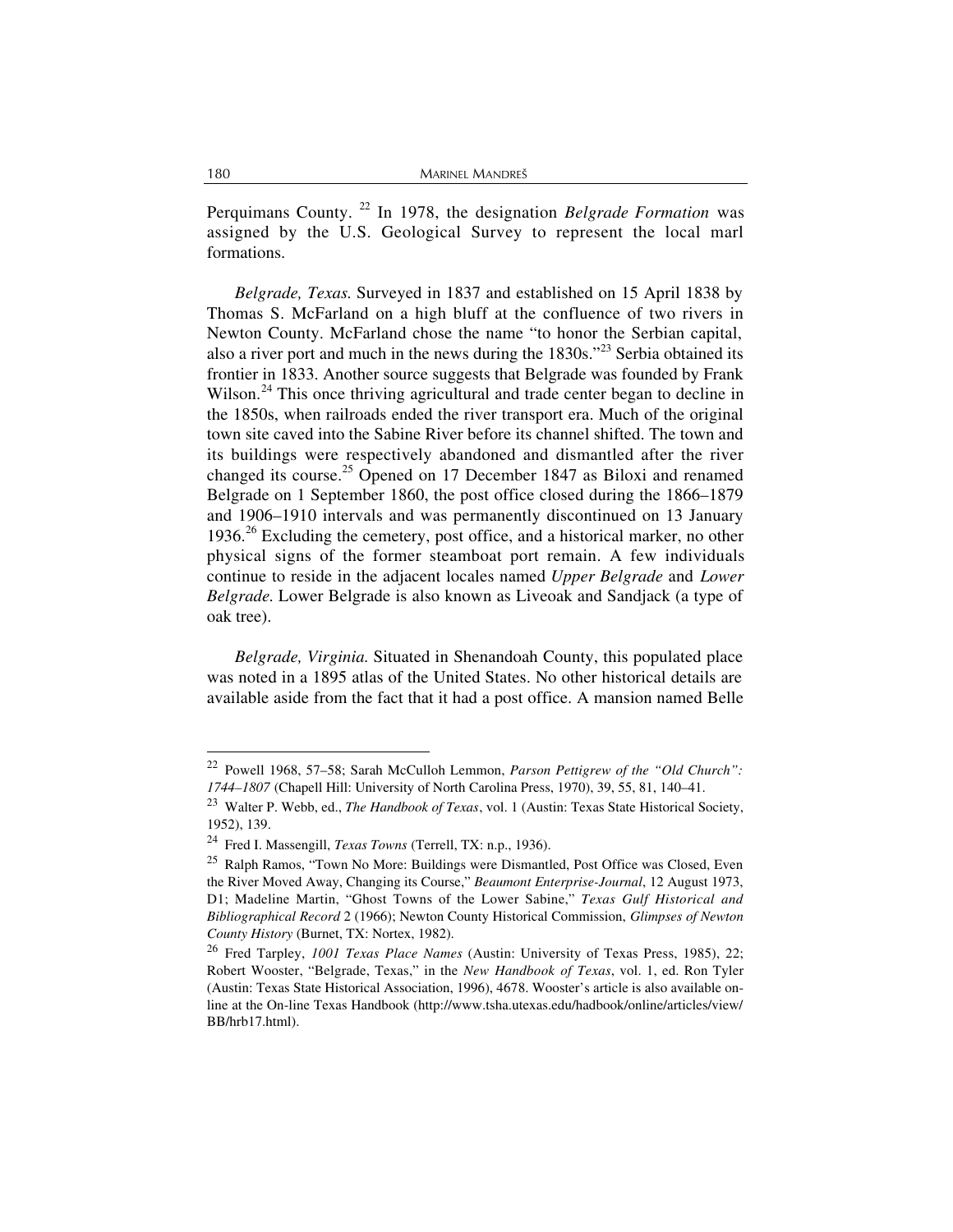Grove was built in 1794 between Strasburg and Middletown.<sup>27</sup> It is not known whether the post office designation was originally submitted as Belle Grove and changed to Belgrade by federal authorities, hence the possible Serbian connection. The association with the Bellgrade Plantation, built in 1824 by Anthony T. Robious, whose name has been informally applied to the area around Richmond (Chesterfield County) is also unknown.

*Belgrade Mine, Minnesota*. Situated in Biwabik Township (St. Louis County), this mine was explored in 1906 and opened in 1908. The property was owed by the Picklands Mather Company and leased to the New York State Steel Company. The name is likely derived from the nearby town of Belgrade in Balkan Township (St. Louis County).  $28$ 

*Belgrade Series, Massachusetts*. Silt loam soils formed in a glaciolacustrine material. This soil series was established in Hartford County, Connecticut, during 1959, but its location type was transferred to the area around Amesbury (Essex County), Massachusetts, in 1978.<sup>29</sup> Soil series are traditionally named after the site in which they were found. As such, its is likely that some locality or topographic feature known as Belgrade once existed in Hartford County.

*Belgrade Township, Minnesota*. Initially settled in 1854 and organized on 27 April 1858 in the southeastern corner of Nicollet County. The township is named after the Serbian capital.<sup>30</sup> There is a *Belgrade Hill* in North Mankato (Belgrade Township).

*Bosna, Kansas*. A historical locale in Trego County whose post office was opened on 24 May 1880 and closed on 15 August  $1921$ .<sup>31</sup> This small settlement was located along the Union Pacific Railway track. Its population

<sup>27</sup> John W. Wayland, *A History of Shenandoah County* (Strasburg, VA: Shenandoah Publishing House, 1927), 451; Alvin Dohme, *Shenandoah: The Valley Story* (Washington: Potomac Books, 1973), 136137.

<sup>28</sup> Van Brunt, 1921, vol. 1, 453.

<sup>29</sup> National Cooperative Soil Survey (http://www.statlab.iastate.edu/soils/osd/dat/B/ BELGRADE.html).

<sup>30</sup> Upham, 1920, 372; William Gresham, *History of Nicollet and Le Suer Counties*, vol. 1 (n.p.: n.p., 1910), 148–50.

<sup>31</sup> Robert W. Baughman, *Kansas Post Offices: May 29, 1828–August 3, 1921*, 2nd ed. (Topeka: Kansas Postal Historical Society, 1977), 15.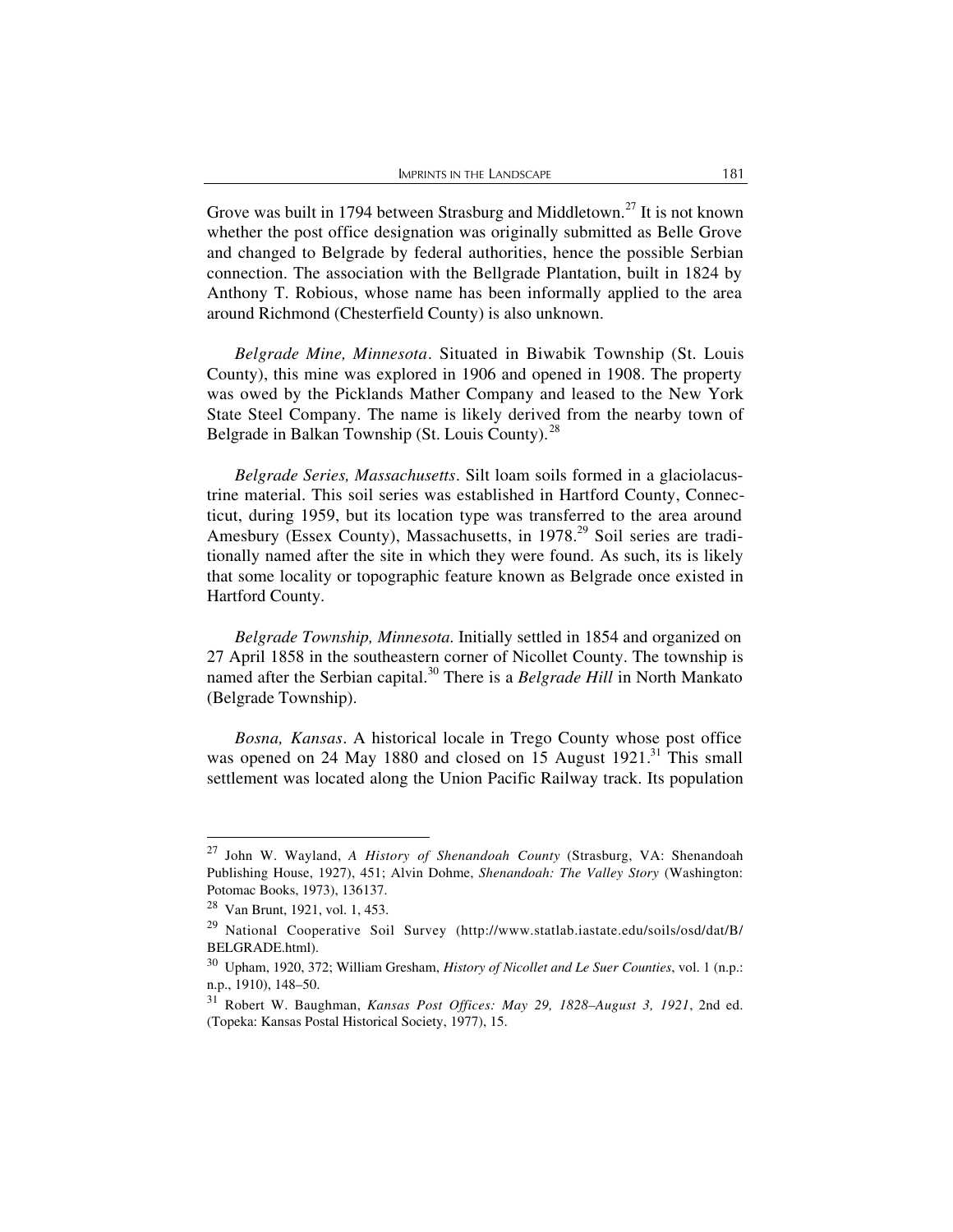included "Slavonic peoples."<sup>32</sup> The name might have been selected in recognition of the Austro-Turkish Convention (1879) which defined the nature of Austrian control over Bosnia and Herzegovina. The unofficial designation for the local school was Bosna School.

*Chiatovich Creek, Nevada*. Flowing from the White Mountains into Fish Lake Valley (Esmerelda County), this creek was named after John Chiatovich (18291907), a native of Boka Kotorska and pioneer of Virginia City, who established a ranch near the creek circa  $1880$ .<sup>33</sup> Chiatovich Ranch is also known as the Arlemont Post Office.

*Chiatovich Flats, California*. Located close to White Mountain Peak (Mono County), this area's name is associated with nearby Chiatovich Creek.

*Chiatovich Mine, Nevada*. John Chiatovich was involved in several mining ventures during the 1880s. Among them was one near Ryan Canyon (Mineral County).

*Dalmatia, Pennsylvania*. Established along the Susquehanna River in Lower Mahoney Township (Northumberland County) in 1798 as Georgetown, the community's post office and railway station respectively received their present name on 9 February 1818 and 25 June 1908. Three enduring variations of the post office's name origin exist.<sup>34</sup> The first maintains that a Dalmatian-born surveyor, possibly hired by William Penn, took notice of the shoreline's resemblance to that of its European counterpart and recorded this on his chart (near the town site). To this end, an entrance marker, erected in the early 1930s, says: "Dalmatia, formerly 'Georgetown,' renamed for

<sup>32</sup> W.H. Carruth, "Foreign Settlements in Kansas," *Kansas University Quarterly* 3, no. 2 (0ctober 1894): 160.

<sup>33</sup> Helen S. Carson, *Nevada Place Names: A Geographical Dictionary* (Reno: University of Nevada Press, 1974), 75; Effie M. Mack, *Our State: Nevada* (Caldwell, ID: Caxton Printers, 1946), 178; Adam S. Eterovich, *Yugoslavs in Nevada, 1859–1900* (San Francisco: R and E Research Associates, 1973), 112–14.

<sup>34</sup> Richard J. Martz, *Dalmatia, Pennsylvania—The First Two Hundred Years: A Bicentennial History, 1798–1998* (Dalmatia, PA: Mahantongo and Mahoney Historical Preservation Society, 1998), 39 and 96; Herbert C. Bell, ed., *History of Northumberland County, Pennsylvania* (Chicago: Brown, Runk and Company, 1891), 711–12; Northumberland County Historical Society, *Proceedings and Addresses*, vol. 26 (Lewisburg, PA: Fooht Printing, 1974), 112; Correspondence from the Northumberland County Historical Society, 26 July 1996; Correspondence from Richard J. Martz, Mahantongo and Mahoney Historical Preservation Society, 18 April 1999.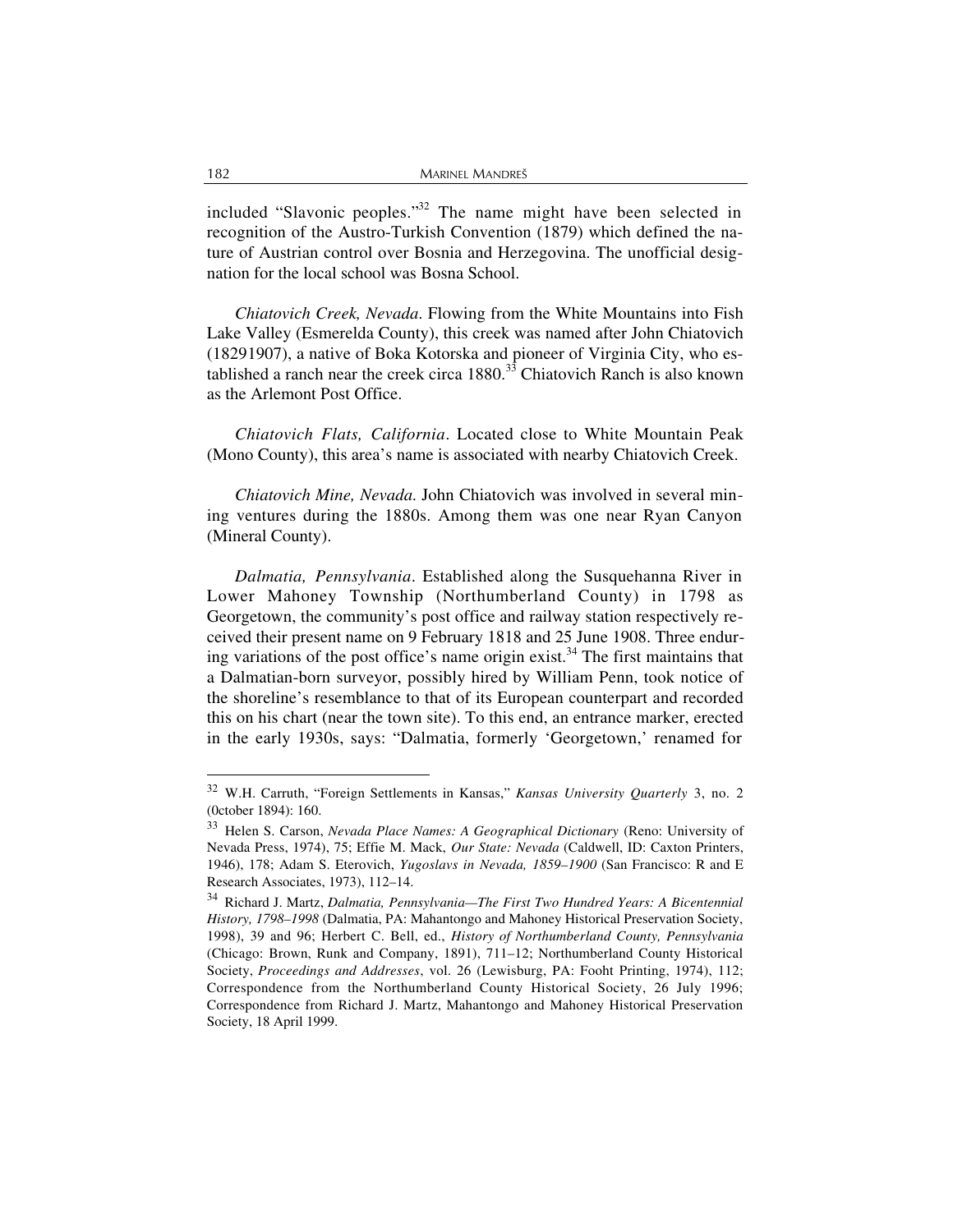shoreline resemblance to Dalmatian Coast of Europe." Although this account was recalled during the 1930s, state archive documents, used to verify entrance marker content, do not contain any reference to Dalmatia (Croatia). The second variant suggests that the town's surveyor, William Grey, could have visited Dalmatia. However, the final map (1844) excludes remarks about the Adriatic coast. The third, and more plausible, interpretation states that the first postmaster, Martin A. Stock, selected a unique name in 1818 to avoid confusion with other post offices already designated as Georgetown. It is also possible that federal postal authorities imposed that name. The railway station was renamed to distinguish it from another one named Georgetown in Beaver County. Thus, only the post office has been known as Dalmatia since its establishment. There is also a *Dalmatia Creek* nearby.

*Haiduk, Alberta*. This designation was applied in 1928 to a creek, lake, and mountain peak located in Banff National Park. Speculative explanations consistently advanced by different authors indicate that this toponym was transferred from either a Hungarian district or a Romanian village.<sup>35</sup> A recent interpretation suggests that Arthur O. Wheeler applied this name "from what he believed to be the Polish word for 'lively' or 'vigorous'."<sup>36</sup> The term 'haiduk' exists in Polish but it refers to a noble household. Given these features' proximity to Mount Putnik, the area's common military naming theme, and the fact that Wheeler personally designated Serb Creek, British Columbia, and Mount Putnik, Alberta, it is quite possible that Haiduk is an Anglicized version of 'hajduk.' Hence, the definite Serbian connection.

*Lac Banat, Quebec*. Located in the Champredon Canton, this lake's designation was approved on 21 October 1973 after the "provinces adjacent to Hungary and Turkey."<sup>37</sup>

<sup>35</sup> Eric J. Holmgren and Patricia M. Holmgren, *Over 2,000 Place-Names of Alberta*, 3rd ed. (Saskatoon: Western Producer Book Service, 1976), 120; Aphrodite Karamitsanis, *Mountains, Mountain Peaks, and Foothills* (Calgary: University of Calgary Press, 1991), 107.

<sup>36</sup> Mike Potter, *Central Rockies Placenames* (Banff: Luminous Compositions, 1997), 55; Don Beers, *Banff-Assiniboine—A Beautiful World: Scenes, Tales, Trails* (Calgary: Highline Publishing, 1993), 99.

 $37$  Correspondence from Guylaine Pichette, Toponymy Commission, Government of Quebec, 27 January 1998.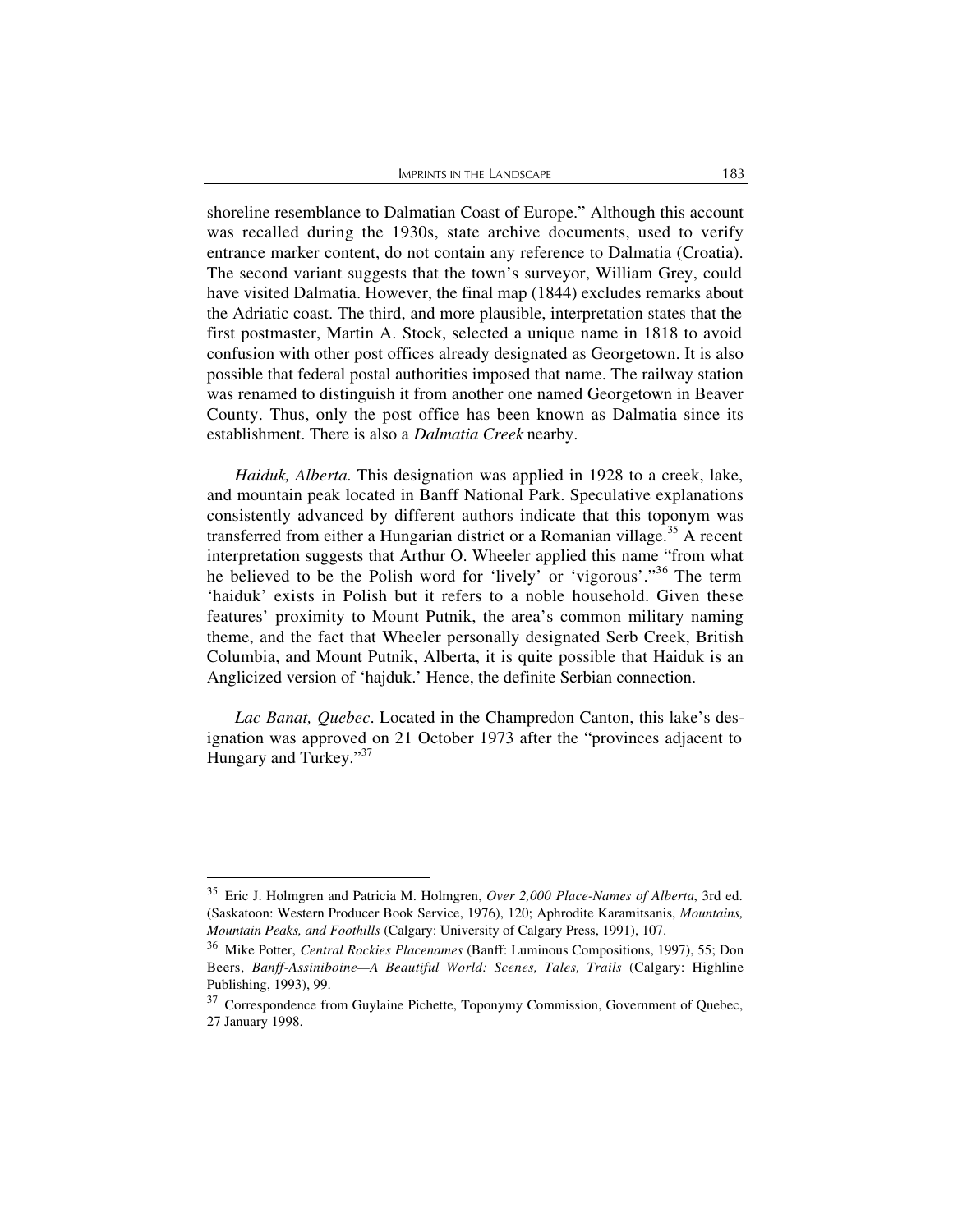*Mirich Dam and Mirich Reservoir, Wyoming*. Steven Mirich, a Serb immigrant from Krbavica, owned a ranch located between Upton and Moorcroft (Weston County), where the dam and reservoir exist. $38$ 

*Montenegro Spring, California*. A spring situated in the Inyo National Forest (Inyo County) near Westgard Pass, Marble Canyon, and Black Mountain. While no details exist about the name's origin, it is known that many Montenegrin immigrants, especially from Boka Kotorska, once lived and worked in Tonopah, Nevada, which is not all that far away. It is possible that many of them were attracted to the nearby mining camps during the 1860s. Named in 1962, after local geological formation exposures, the *Montenegro Member* designation extends into Esmerelda County, Nevada, where Popovich Hill exists.<sup>39</sup>

*Mount Putnik, Alberta*. In 1916, Arthur O. Wheeler, a British Columbia representative to the Canadian Geographical Board, suggested that mountains along a segment of the jurisdictional boundary between Alberta and British Columbia be dedicated in honor of distinguished Allied military figures associated with World War One.<sup>40</sup> The Board decided in early 1917 to name various mountain peaks west of Kananaskis Lake in Banff National Park, Alberta, in accordance with the proposed theme. Mount Putnik was dedicated in 1918 after Vojvoda Radomir Putnik (1847–1917), Chief of Staff of the Serbian Army during the war.<sup>41</sup> It was in the vicinity of Mount Putnik that alpine ski events were held during the 1988 Winter Olympics at Calgary. The previous winter games were held in Sarajevo in 1984.

*Popovich Hill, Nevada*. Eureka County attracted many Slavic miners during the 1870s and 1880s. Among them was Lazar Popovich of Kotor who arrived from Virginia City in search of silver during the early  $1870s$ .<sup>42</sup>

<sup>38</sup> Correspondence from Liz Barritt, Weston County Historical Society, 4 and 11 February 1998. Neither of the features were named after George W. Mirich, recipient of the Distinguished Service Cross for his actions in the Attu Campaign (1943).

<sup>39</sup> Grace C. Keroher, *Lexicon of Geologic Names of the United States for 1961–1967*, Geological Survey Bulletin 1350 (Washington: United States Government Printing Office, 1970), 499.

<sup>40</sup> Donald B. Smith, "The Great Wars in the Rockies: Towering Monuments," *The Beaver* 70, no. 1 (February-March 1990), 46–49.

<sup>41</sup> Holmgren and Holmgren, 1976, 266; Karamitsanis, 1991, 200; Correspondence from Karen McEwan, Toponymist, Geomatics Canada, Geographical Names Secretariat, 7 January 1997.

<sup>42</sup> Eterovich, 1973, 235.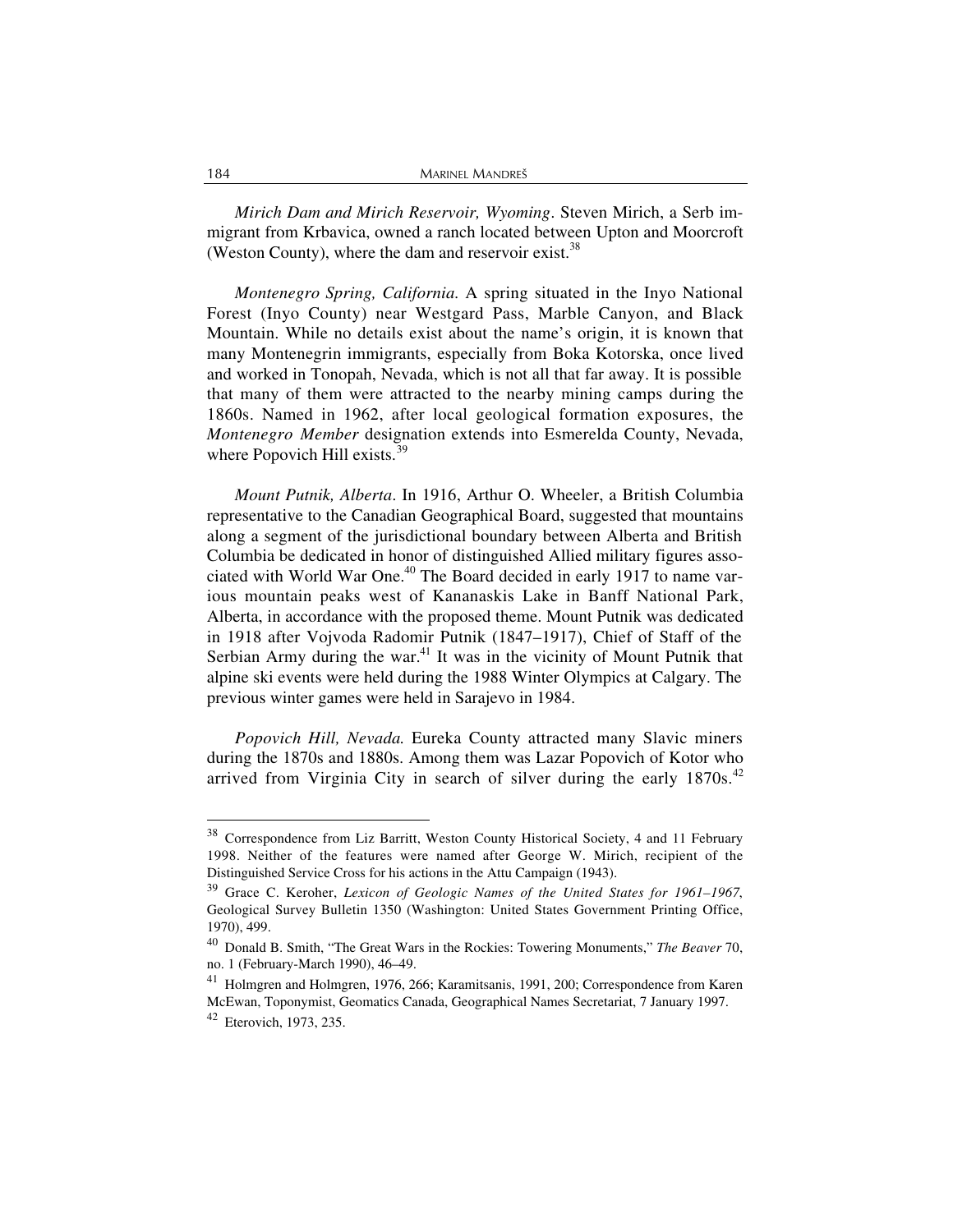Sedimentary outcroppings in the Carlin gold mine area (Eureka County, Lynn District) were named the *Popovich Unit* in 1966.<sup>43</sup>

*Popovitch Creek, Alaska*. A stream flowing into Lignite Creek, northeast of Healey (Denali County). The name's local variant was reported as Popovich Creek in 1916, yet its origin remains unknown.<sup>44</sup> Neither versions of the surname are listed in sources dealing with Russian America. *Little Popovich Creek* is located nearby.

*Serb Creek, British Columbia*. A tributary of the Zymoetz (formerly Copper) River, which flows into McDonnel Lake, that was designated by Arthur O. Wheeler in 1915 "after our gallant allies" in the First World War.<sup>45</sup> Although Serb Creek appears in the provincial gazetteer of 1930, it was officially approved by the Canadian Geographic Board on 6 October 1936.<sup>46</sup> The Serb Creek watershed is a regionally significant fish spawning area and contains considerable reserves of low grade copper and molybdenum. *Serb Creek Meadows* is a starting and finishing point for nordic skiing trails.

*Servia, Indiana*. Originally established as New Madison in Chester Township (Miami County) on 8 December 1856. The first post office was opened on 17 July 1866. $^{47}$  Due to the presence of another similar sounding town name, the official designation was changed to Servia on 21 November 1883 by Christian Stellar, then postmaster, who is documented as having migrated from Serbia.<sup>48</sup> This quiet rural site was the center of area dairy trade with Chicago throughout the 1920s. The municipal airport in neighboring Wabash County is also named Servia.

*Servia, Washington*. A small community located along the Lind Coulea River near Providence (Adams County). The name, conferred by Chicago,

<sup>43</sup> Keroher, 1970, 592.

<sup>44</sup> Donald J. Orth, *Dictionary of Alaska Place Names* (Washington: United States Government Printing Office, 1967), 768.

<sup>45</sup> Correspondence from Janet Mason, Research Officer, British Columbia Geographical Names Office, Ministry of Environment, Lands and Parks, 21 February 1997.

<sup>46</sup> McEwan, 7 January 1997.

<sup>47</sup> Ronald L. Baker, *From Needmore to Prosperity: Hoosier Place Names in Folk History* (Bloomington, IN: Indiana University Press, 1995), 298; Stewart, 1970, 435; Loonie Lutz, "Servia has Rich Heritage," in *Wabash County History* (Wabash, IN: Wabash County Historical Society, 1976), no pagination.

<sup>48</sup> Lutz, 1976.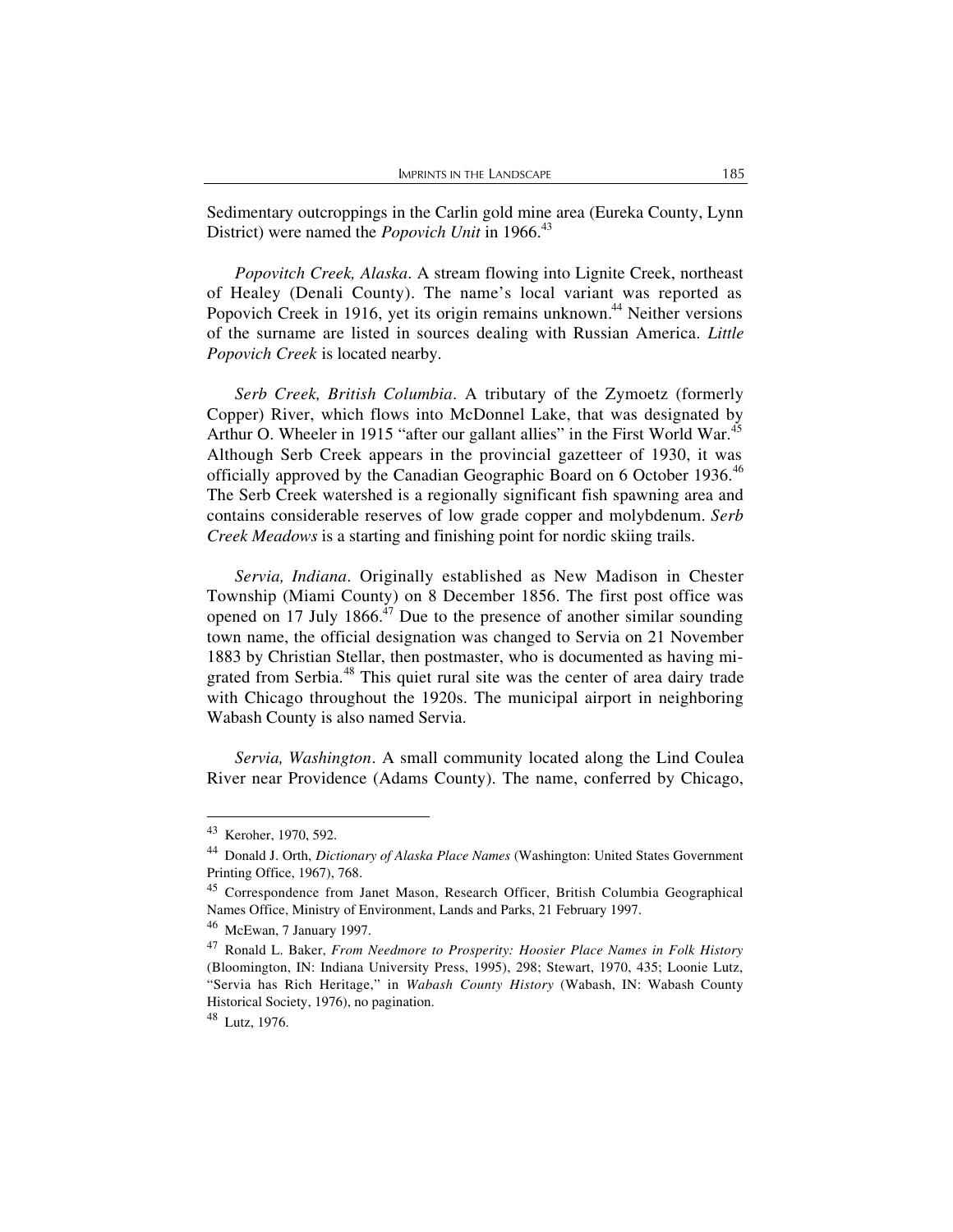Milwaukee, and St. Paul Railway Company administrators for the Kingdom of Serbia, was applied to the local station and adopted by the town.<sup>49</sup>

*Servia, West Virginia*. Situated in the Birch District (Braxton County) and named after the former European kingdom rather than the presence of early Serbian immigrants who gravitated to West Virginia's northern coal mines and steel mills. No other particulars are available since this locale never had its own post office.<sup>50</sup>

*Slavonia, Colorado*. Located on the Continental Divide near Hahns Peak on Mount Zirkel (Slavonia Mining District, Routt County) at the confluence of the Gold and Gilpin Creeks. This small gold mining settlement's history is obscure with little else known beyond the fact that its name is taken from the residents' origin and past existence of the Upper and Lower Slavonia Mines. The settlement was likely built in the late 1800s prospecting rush and functioned on a seasonal basis in 1922.<sup>51</sup> Remaining ruins are now hidden among the trees. Although no prospecting or production records exist, the discovery of placer gold and "Slavonia ore" in the Lower Slavonia Mining District triggered a considerable amount of claim staking and prospecting circa 1905. The Upper Slavonia Mine (originally the Slavonia Mine) was established and primarily operated in 1910. Production was terminated due to marginal profit and resource potential. The number of Serbs, often identified as Slavonians until about 1918, who worked here is not known.

*Slavonia, Mississippi*. An historic settlement near Bendale (George County). While additional information is unavailable, it is known that many

<sup>49</sup> Henry Landes, *A Geographic Dictionary of Washington* (Olympia, WA: Frank M. Lamborn Public Printer, 1917), 251; Edmond S. Meany, *Origin of Washington Geographic Names* (Seattle: University of Washington Press, 1923), 267; Robert Hitchman, *Place Names of Washington* (Tacoma: Washington State Historical Society, 1985), 269.

<sup>50</sup> Stewart, 1970, 435.

<sup>51</sup> Jim Stanko, Sureva Towler, and Judy Seligon, *The Historical Guide to Routt County* (Denver: Frederic Printing, 1979), 96; Richard W. Murphy, "Geology of the Slavonia-Diamond Park Area, Routt County, Colorado," M.A. thesis, University of Wyoming, 1958; Perry Eberhart, *Guide to the Colorado Ghost Towns and Mining Camps* (Denver: Sage Books, 1959), 176; Lowell L. Patten, "Mine Appraisal," in *Mineral Resources of the Mount Zirkel Wilderness and Northern Park Range Vicinity, Jackson and Routt Counties, Colorado*, U.S. Geological Survey Bulletin 1544, eds. George L. Snyder, Lowell L. Patten, and Jeffrey J. Daniels (Washington: United States Government Printing Office, 1987), 63 and 8389; L.C. Boyd and H.G. Carson, *Atlas of Colorado Ghost Towns* (Deming, NM: Carson Enterprises, 1984), 99; Correspondence from Holly Bright, Visitor Information Specialist, U.S. Forestry Service, Routt National Forest-Hahans Peak District, 11 September 1998.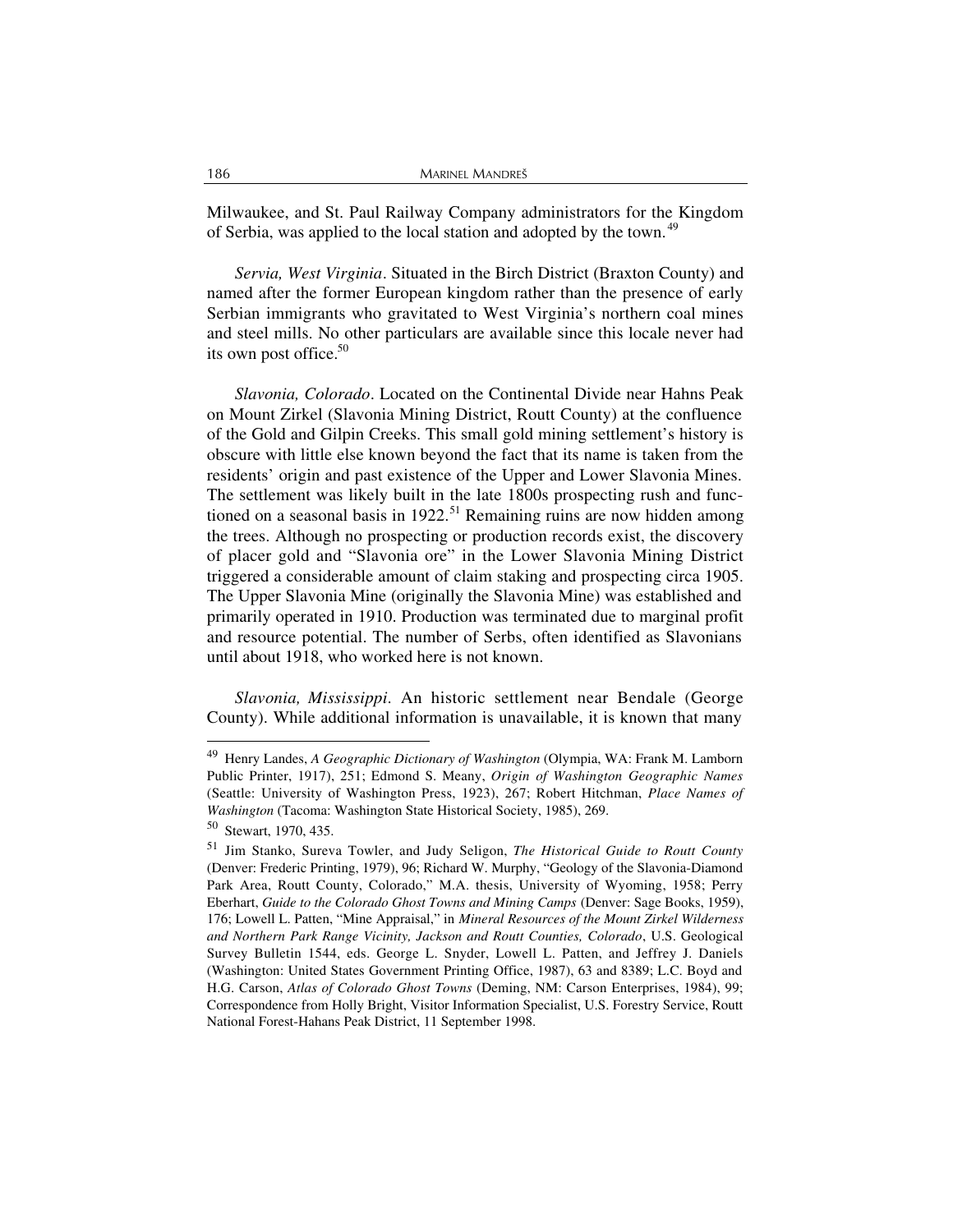immigrants from Dalmatia, known as Slavonians, established themselves nearby in Harrison County between the  $1880s$  and  $1918<sup>52</sup>$  It is possible that some Dalmatian Serbs who were engaged in the fishing industry at Mobile and Biloxi might have migrated inland during the 1850s.

*Slavonia Lode, Wyoming*. Claimed by the Mount Bridger Mining Company in August of 1907 in Carbon County (Township 14 North, Range 86 West). This claim was situated in the Battle Lake Mining District between Rowins and Dillion. The name may have been selected due to the claim's relative proximity to Slavonia, Colorado.<sup>53</sup>

*Slavonia Mine, Nevada*. An active mine during the early 1870s in the Delano Mining District (Elko County), which came under the Chicago Gold and Silver Mining Company's control in 1872. The Servia and Slavonia Mining Company, incorporated by Montenegrin and Dalmatian Serbs during 1876 in San Francisco, planned to operate this mine and develop several others, including the Servia and Slavonia Mine.<sup>54</sup> Operations never materialized and the new firm quietly disappeared within a few years.

*Slavonia Mine, South Dakota*. This formerly active mine (circa 1900) is located close to Pluma (Lawrence County). Local archival resources fail to mention the mine's origin and that of its name. It is acknowledged that there were Slavonian social organizations in Lead where many of its present inhabitants claim Slavonian ancestry although they are descendants of miners from Serbia, Herzegovina, and Montenegro.<sup>55</sup> It is possible that the mine was operated by the Serbian and Slavonian Gold and Silver Mining Company. Glover has also been used as an unofficial variant.

*Tesla, California*. A once thriving mining town situated southwest of Midway in Corral Hollow Canyon (Alameda County) that was named by John

<sup>52</sup> Emily Germanis, "They're Known as Slavonians," *Daily Herald* (Biloxi-Gulfport), 22 February 1969, 15; Kat Bergeron, "Slavonians Celebrate Their Coastal Heritage," *Sun-Herald* (Biloxi), 20 November 1988.

<sup>53</sup> T. Russell Countryman, "Plat of the Claim of the Mount Bridger Mining Company Known as the Marmoth, Copper Saddle, Slavonia, Whalen and Lamb Lodes in Battle Lake Mining District, Carbon County, Wyoming" (Cheyenne: U.S. Surveyors General's Office for Wyoming, 1907). This is a map (scale 1:4800).

<sup>54</sup> Shawn Hall, *Old Heart of Nevada: Ghost Towns and Mining Camps of Elko County* (Reno: University of Nevada Press, 1998), 155; Eterovich, 1973, 207.

<sup>55</sup> Correspondence from Terry Davis, Director of the Deadwood Public Library, 28 August 1996.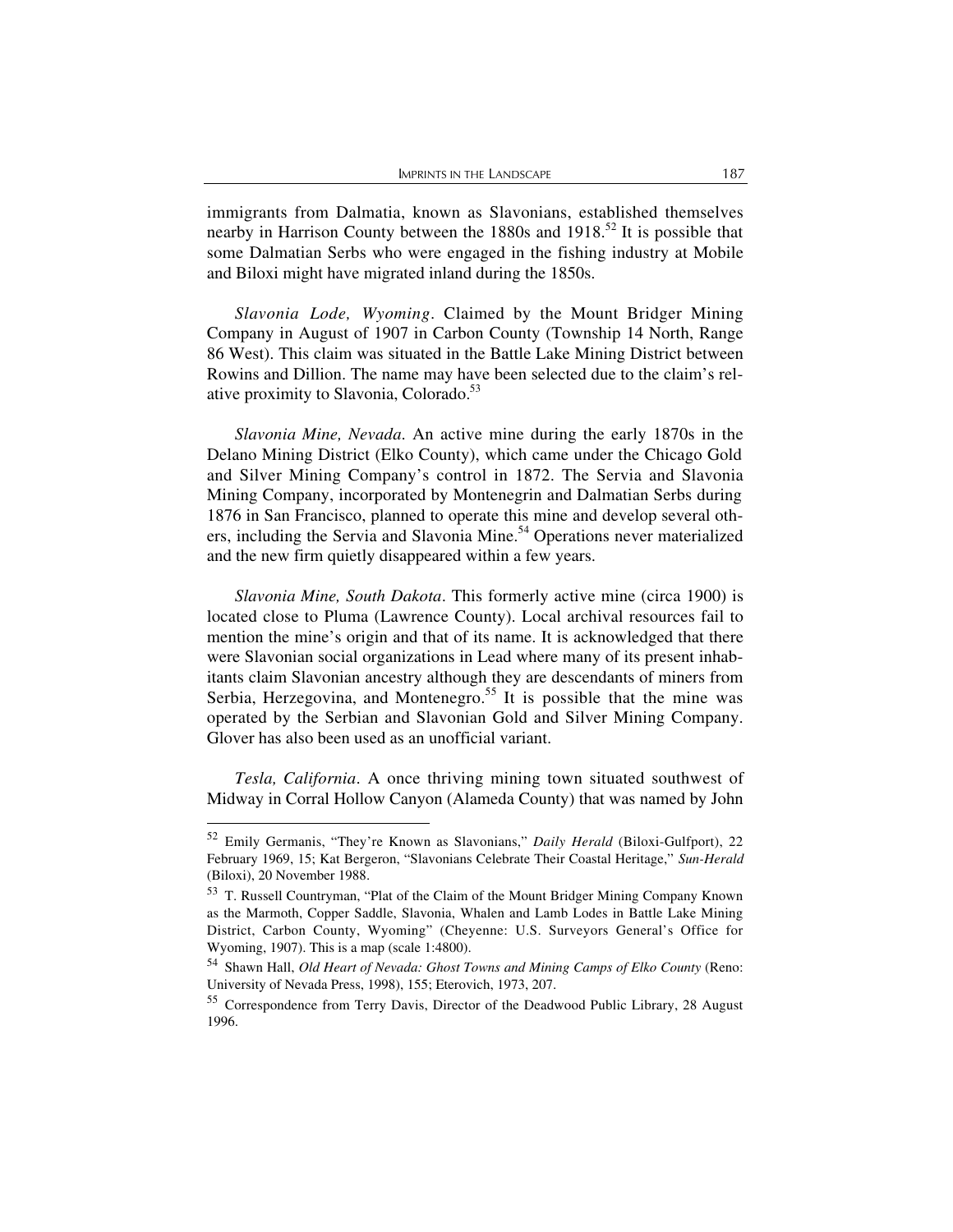Tredwell in December 1897 in honor of Nikola Tesla (1857–1943), a renowned American-Serb electrical inventor.<sup>56</sup> Previous informal designations were Eureka Mines, Corral Hollow, and Coal Mines. Plans were developed in February 1895 by the Pacific Transmission Company to construct a coal-powered generating station that would use Tesla's alternating current system to supply energy to Oakland. Unable to compete with the new Blue Lake hydroelectric plant, the station was never constructed. The post office was opened in July 1896 as Ann, after Tredwell's mother, and renamed Tesla on 11 February 1898. It permanently closed on 31 May 1915. Mining operations included coal (1856–1907), manganese (1867–1922), gravel (1896– 1910), brick (1903–1910), and sand (1906). Tesla was California's largest coal producer between 1898 and 1905. Its abandonment is attributed to a March 1911 flood whose damage forced the termination of all mining activities.

*Tesla, West Virginia*. Although the name Kittsville was proposed, after the first postmaster, a post office was established in Holly District (Braxton County) on 19 September 1900 and designated after Nikola Tesla. The hamlet itself was named in 1898. The post office was closed following the last postmaster's retirement in 1985.<sup>57</sup>

## **Mistake Toponyms**

Some transferred place-names are altered through erroneous spelling, faulty translation, and clerical error. They are often accepted without complaint, commonly used, and prove extremely difficult to correct. Their origin and significance are rarely questioned. Two cases involving a corruption of Belgrade are noted in Kansas: *Bellegarde* (Blue Township, Pottawatomie

<sup>56</sup> Edwin G. Gudde, *California Place Names: A Geographical Dictionary* (Berkeley: University of California Press, 1949), 360; David L. Durham, *California's Geographic Names: A Gazetteer of Historic and Modern Names of the State* (Clovis, CA: Quill Driver Books/Word Dancer Press, 1998), 712; Sheldon Davis, "Tesla, A Coast Range Ghost Town from which Even the Ghost Has Fled," *Stockton Record*, 7 February 1931, 25–28; Virginia Dennison, "Tesla: County Ghost Town Once Thriving Coal Center," *Oakland Tribune*, 3 February 1937; "Old Tesla and Carnegie," *Oakland Tribune*, 27 June 1943; Dan L. Mosier, "The Forgotten Town of Tesla," *Far-Westerners* 21, no. 2 (April 1980); Page Mosier and Dan L. Mosier, *Alameda County Place Names* (Freemont, CA: Mines Road Books, 1986), 87; Dan L. Mosier and Earle E. Williams, *History of Tesla: A California Coal Mining Town* (Freemont, CA: Mines Road Books, 1998).

<sup>57</sup> Correspondence from Zelda Rhodes, 19 September 1996; Stewart, 1970, 479; Kenny Hamill, *West Virginia Place Names: Their Origins and Meanings, Including the Nomenclature of the Streams and Mountains* (Piedmont, WV: Place Names Press, 1945), 623.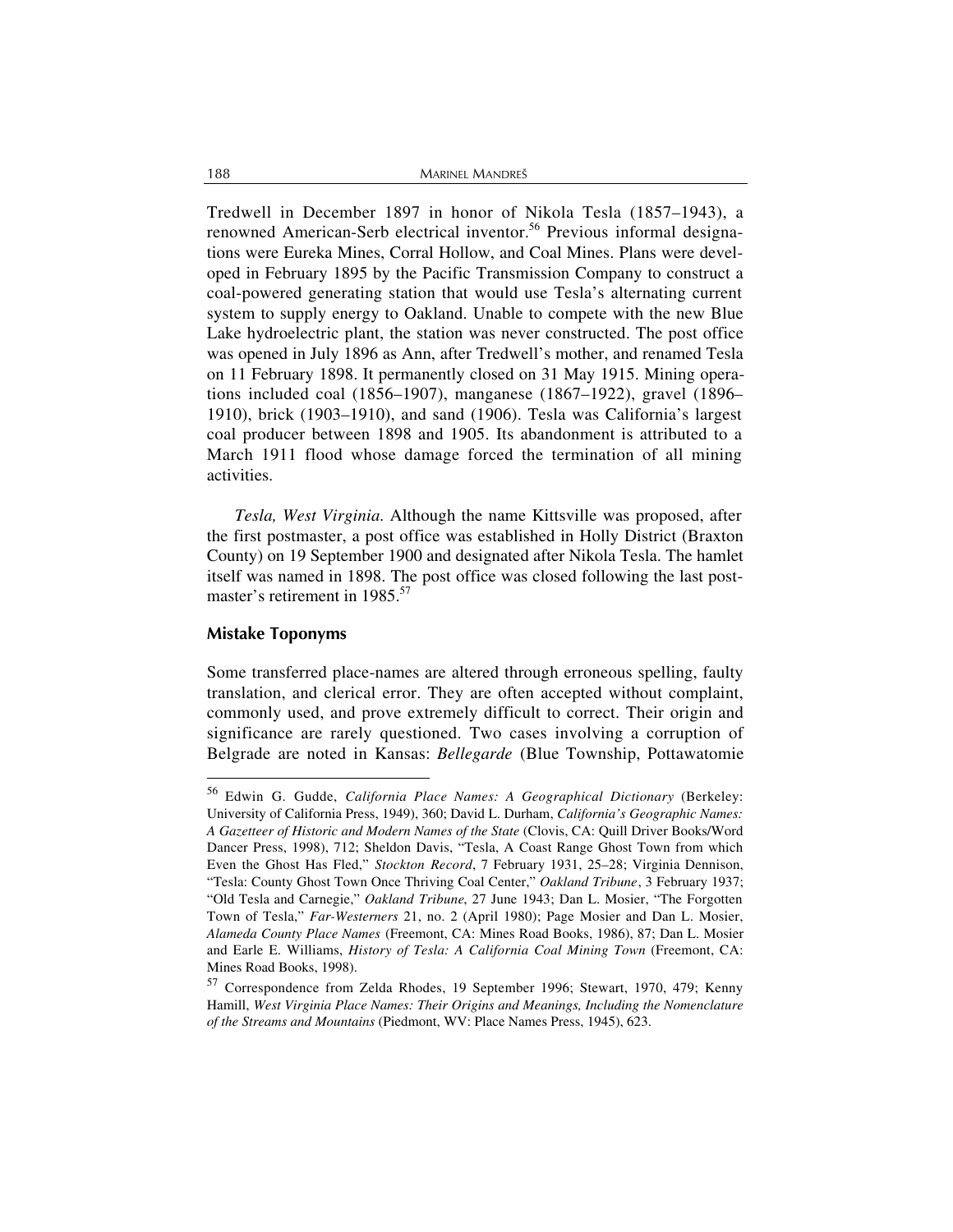County) and *Bellgrade* (Coffey County).<sup>58</sup> The former version may have been intentionally adopted to maintain a distinction from the latter as well as other post offices and communities named Belgrade. Bellgrade is situated along the Missouri Pacific Railway track in southeastern Kansas, which itself has been informally called *Little Balkans* because many of the coal miners recruited during the early 1900s came from the Balkans. Its post office operated between 7 December 1883 and 10 July 1886.<sup>59</sup> Bellgrade's continued existence was noted in the early 1890s.<sup>60</sup>

#### **Altered Toponyms**

Community names are occasionally replaced for various, and sometimes unspecified, reasons. Origins may be little known and considered to be of trivial significance among locals. The original designations no longer appear on maps and have fallen out of public verbal discourse. Nevertheless, they remain an integral component of local history. The five changed Serbian toponyms include the following:

*Balkan, Alberta*. Founded in 1912 as Minehead in the Coal Branch's Coalspur section, the post office was named Robb in 1912, then Balkan in September 1922 when the thriving Minehead Coal Company was sold to the Balkan Coal Company. The post office either changed its name, or more likely its location, in March 1913, when a hamlet sprung up around it.<sup>61</sup> While the ethnic origin of the firm's founder is unspecified, this person and the principal shareholders are documented as immigrant entrepreneurs of Balkan extraction who entered Canada before 1914 via the United States.<sup>62</sup> Other historians suggest that the place-name can be traced back to the fact that

<sup>58</sup> John Rydjord, *Kansas Place-Names* (Norman: University of Oklahoma Press, 1972), 194; Correspondence from Elna H. Moore, 19 February 1999, indicates that Bellegarde was settled by Swedish immigrants in the mid-1850s.

<sup>59</sup> Baughman, 1977, 11; Sondra Van Meter McCoy and Jan Hults, *1001 Kansas Place Names* (Lawrence: University of Kansas Press, 1989), 117.

<sup>60</sup> Carruth, 1894.

<sup>61</sup> Ernest G. Mardon, *Community Names of Alberta* (Lethbridge, AB: University of Lethbridge Press, 1973); Ernest G. Mardon and Austin A. Mardon, *Community Names of Alberta*, 2nd ed. (Edmonton: Golden Meteor Press, 1998), 292; Holmgren and Holmgren, 1976; Karamitsanis, 1991, 208; Correspondence from Merrily K. Aubery, Geographical Names Program Coordinator, Historical Sites and Services, Alberta Community Development, Cultural Facilities and Historical Resources, 21 January 1997.

<sup>62</sup> Anthony W. Rasporich, *For a Better Life: A History of the Croatians in Canada* (Ottawa: Department of the Secretary of State, Multiculturalism Directorate, 1982), 66.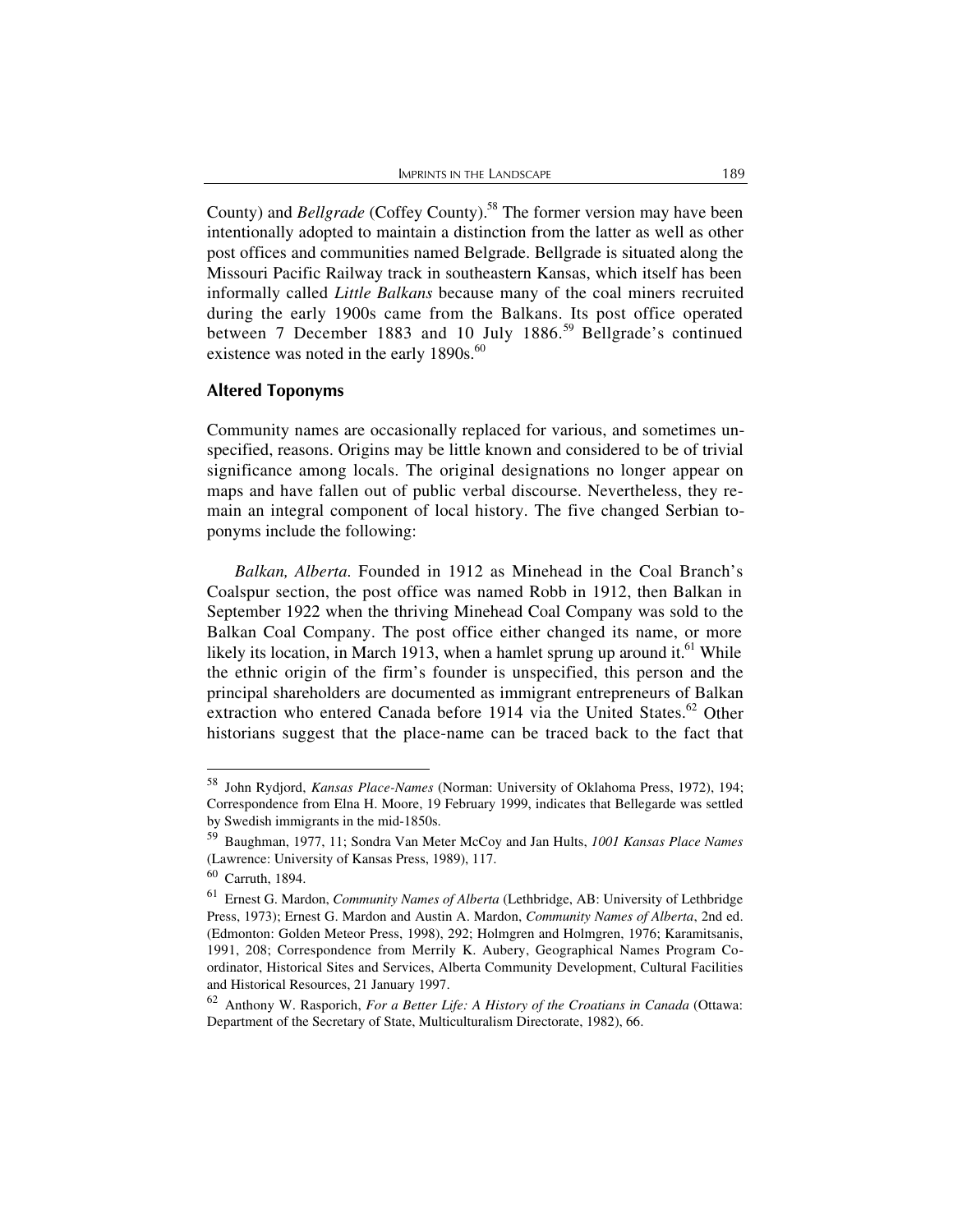"many early miners came from Balkan countries."<sup>63</sup> A 1918 survey and 1925 census confirmed that Serbs formed a substantial component of Balkan's Slavic population. $64$  In 1929, upon the Depression's commencement, the operation was liquidated to the Lakeside Coal Company while the town's name reverted to Robb. Excluding a few retired miners, most residents relocated elsewhere following the mine's permanent closure in 1957. It is now virtually a ghost town.<sup>65</sup>

*Belgrade, Michigan*. Registered near Fort Wayne (Wayne County) on 10 September 1836 and incorporated as a village in 1897, Belgrade was renamed Delray on 14 October 1851 after its Mexican namesake (Del Rey). <sup>66</sup> The City of Detroit annexed Delray in 1906, by which time it became a reception area for immigrants from Hungary. Neither Belgrade nor Delray have been preserved as either street or neighborhood names.

*Belgrade, Washington*. In 1910, Dan M. Radovich, a native of Montenegro living in Seattle, read an advertisement about land for sale along the Hood Canal in Kitsap County. Thinking that the location was ideal for a future home, he traveled to the town site designated as Hood Canal City. Some other Serbs followed but many more came after the real estate firm reduced land tract prices as part of a law suit compromise to compensate for a port and store which were promised but never provided.<sup>67</sup> Most settlers were involved in poultry farming. Although the community came to be known as Belgrade because of its Serbian population, the new name was never used to any extent such that it was supplanted by Olympic View.

<sup>63</sup> Aubery, 1997.

<sup>64</sup> Andy A. den Otter, "Social Life in a Mining Community: The Coal Branch," *Alberta Historical Review* 14, no. 4 (Autumn 1969): 2–3.

<sup>65</sup> Harold Fryer, *Ghost Towns of Alberta* (Langley, BC: Stagecoach Publishing, 1976), 157.

<sup>66</sup> Walter Romig, *Michigan Place Names: The Story of the Founding and the Naming of More Than Five Thousand Past and Present Michigan Names* (Grosse Pointe: Walter Romig Publishing, 1973), 152.

<sup>67</sup> Smiljka Raduloviç, "Sjeçanje na Crnogorsko Selo u Hud Kanal, Va‰ington," *American Srbobran*, 14 September 1938, 3; E.E. Riddell, "Belgrade and Hood Canal City: Olympic View," in *Kitsap County History: A Short Story of Kitsap County and Its Pioneers*, Book 5, ed. Evelyn T. Brown (Silverdale, WA: Kitsap County Historical Society Book Committee, 1977); Correspondence from Pamela Kruse-Buckingham, Kitsap County Museum Administrator, 1 April 1998.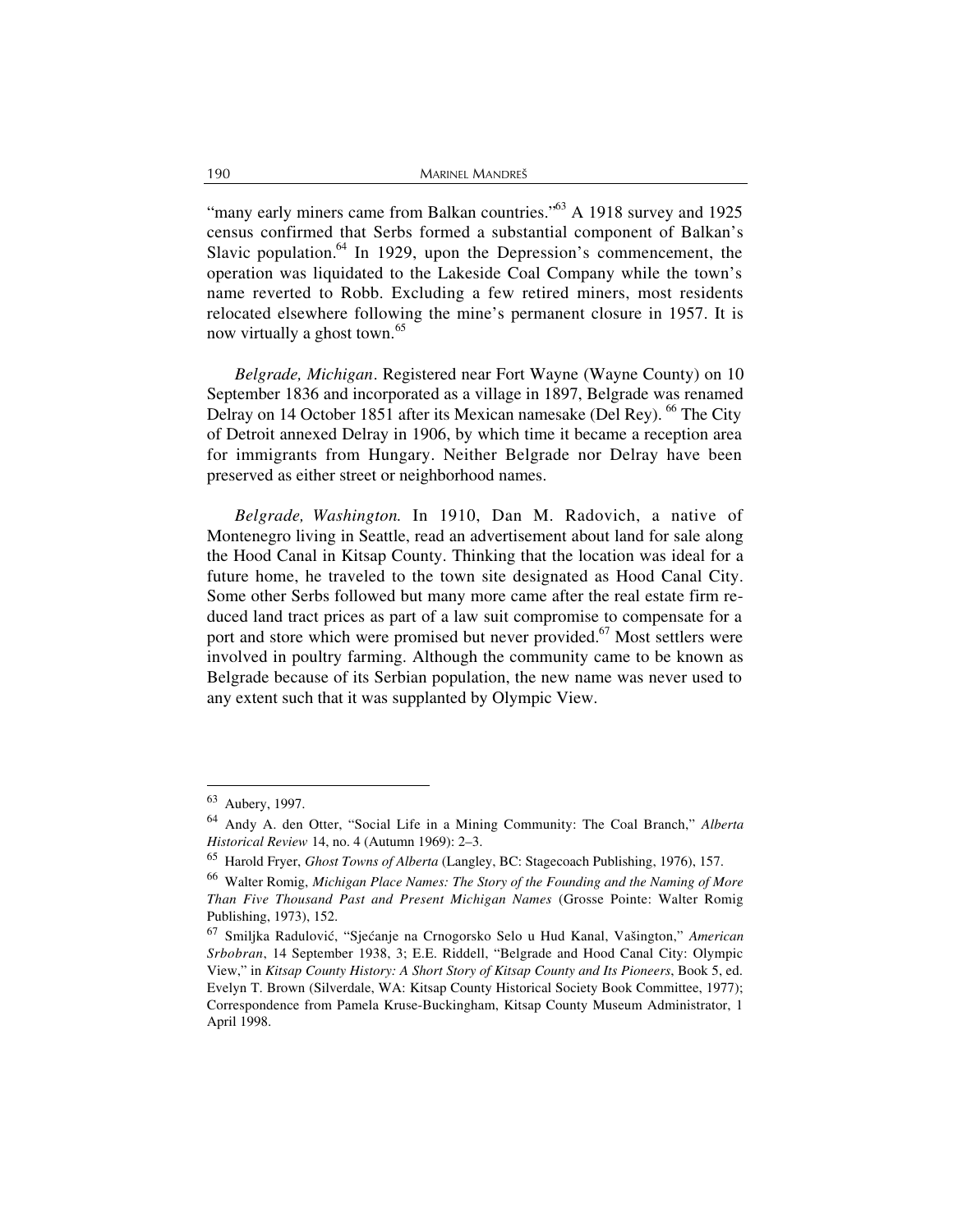*Serbin, Texas*. Located southeast of Austin (Lee County) and settled in 1854 by 500 Lusatian Serbs who are often described as Sorbs or Wends.<sup>68</sup> Presently a one-store locale, Serbin was absorbed by Giddings sometime after 1950 following the post office's closure a decade earlier. Its decline began once Giddings was established in 1872 with the extension of the Houston and Texas Central Railroad.

*Slavonia, Nebraska*. A post office bearing this name was opened in Morse Bluff Precinct (Saunders County) on 12 December 1872 and discontinued on 10 March 1888. It was named by Fredric F. Doubrva, the first postmaster. The appellation was changed to Cedar Hill on 13 May 1874 in an effort to eliminate confusion with another Slavonia in Howard County which was established by Czech immigrants during the late  $1800s^{69}$ .

## **Apparent Toponyms**

One must be especially sensitive to the phenomenon of homophony and thus avoid being led astray by the coincidental linguistic similarity (i.e., sound and orthographic form) of place-names. Many topographical and hydrological features initially interpreted as being Serbian have been determined to be of either Native Indian or other Slavic origin upon further investigation.<sup>70</sup> Similarly, the state of Nevada did not take its name from a village in Herzegovina. Accidental similarity between words also arises in the case of manufactured toponyms devised from acronyms or by abbreviating two or

<sup>68</sup> Webb, 1952, 593; Lusatia is situated in southeast Germany within a triangle running from Dresden to Frankfurt-on-the-Oder to Berlin. Inhabitants of Upper Lusatia are culturally close to the Czech and Slovaks while those of Lower Lusatia are closer to the Poles. Many scholars argue that the Avars' arrival in the Pannonian Plain scattered and divided the Serbs into a small northern stream (i.e., Lusatian Serbs or Sorbs) and a relatively larger southern counterpart (i.e., Balkan Serbs). Ancestral affinities are believed to have gradually eroded away such that their linguistic development advanced along different lines. Lusatian Serbs are thought to inhabit an earlier Serb homeland. Incidentally, Austrians refer to Slovenes as Wends, an alternate term for the Sorbs. For additional information, see Olga Milanovic, "The Lusatian Serbs: The Smallest and Oldest Slav Nation," *Politika*, 13–19 October 1990. Detailed accounts of Serbin's establishment, development, and decline are recounted by Anne Blasig, *The Wends of Texas* (San Antonio: Naylor, 1954).

<sup>69</sup> Perkey, 1982, 172 and 106.

<sup>70</sup> Examples of Native Indian place-names include: *Ahmic Lake*, Ontario; *Majenica*, Indiana; *Nicola Creek* and *Nicola Ridge*, Montana; and *Ile Ikodjic*, *Baie Kovic*, and *Lac Ombilic*, Quebec. Croatian examples from Louisiana include: *Bilich Bay*, *Cuselich Bay*, *Fucich Bayou*, *Jurjevich Canal*, *Marco*, *Morovich Canal*, and *Yuratic Bayou*. Russian examples include *Stepan Lake*, Alaska.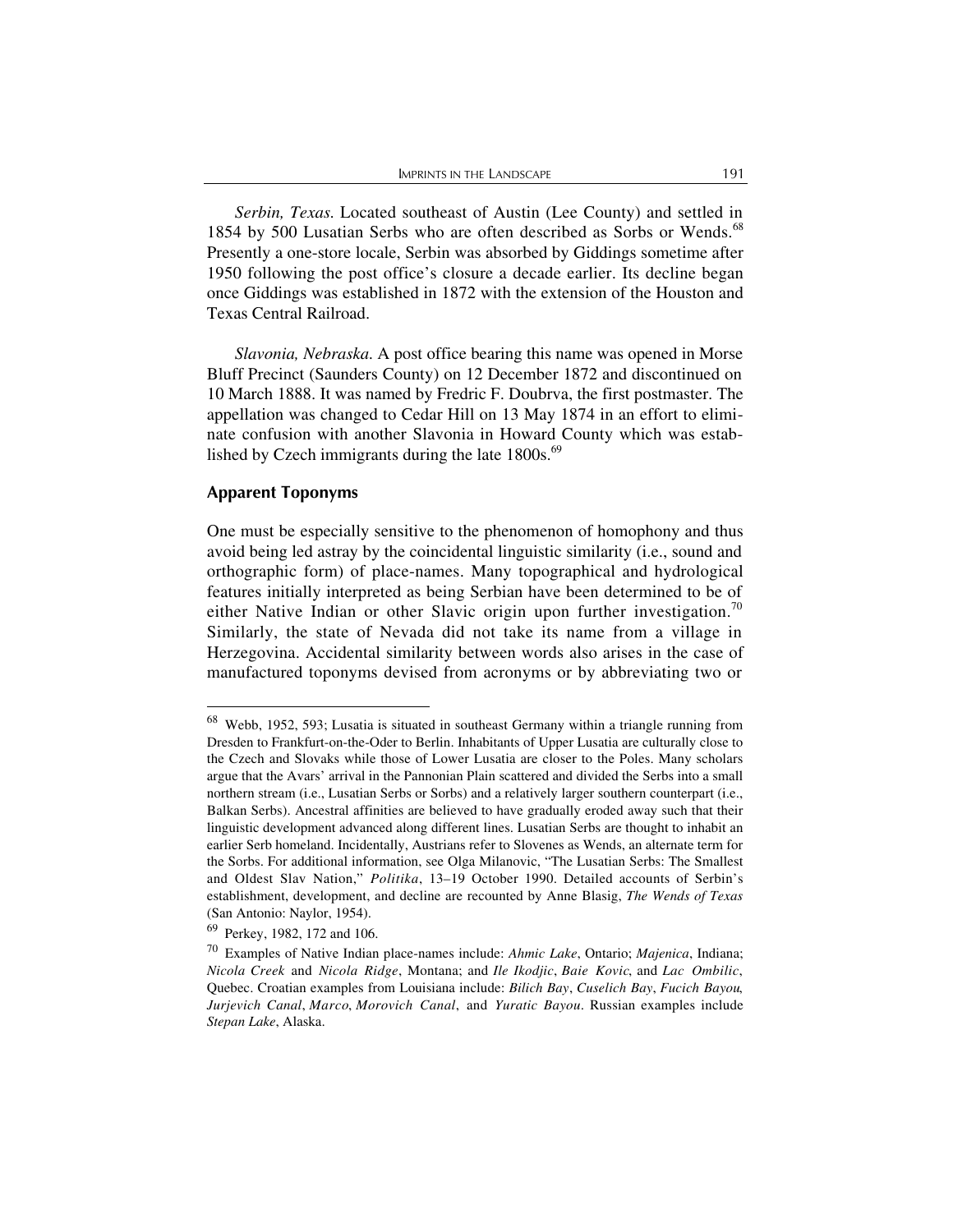more names (e.g., *Beljica Peak*, Washington, and *Zajac Lake*, Ontario). The origins and significance of some names, such as *Mount Bor* and *Momich River*, British Columbia, and *Zora*, Pennsylvania, remain elusive and obscure even though their time of designation is documented. The following toponyms have been established as being derived from non-Serbian sources:

*Banat, Michigan*. An agricultural village in Holmes Township (Menominee County) settled during 1909 by Hungarian and German families from St. Louis, Missouri.<sup>71</sup> The village's morphology is typical of that which exists in the Banat region.<sup>72</sup> Many residents abandoned the area after spending five years trying to clear stumps from the cut-over land. For all intents and purposes, this locale is essentially extinct.<sup>73</sup> The presence of Serbs was not noted.

*Beljica Peak, Washington*. Taken from the first name initials of some individuals who trekked through the Glacier View wilderness area (Pierce County) in 1897.<sup>74</sup> Nearby *Beljica Meadows* and *Beljica Meadows Lake* derive their name from the same source.

*Illyria* and *Illyria Township*, Iowa. An unincorporated community, post office, and township situated near the Volga River (Fayette County) were named during 1852 by Joshua Cousins after Elyria, Ohio, where he once lived. The post office operated between 22 July 1851 and 31 December 1900.<sup>75</sup> As such, none of these entities were named after the Illyrian Gold and Silver Mining Company which was established by Nikola Bieladenovich, a Montenegrin Serb, and two Dalmatian partners in 1863.

*Krajina Ecological Reserve, British Columbia*. Named after Dr. Vladimir Krajina, a Czech botanist and ecologist, rather than the Serb exclave.

<sup>71</sup> Romig, 1973, 41.

<sup>72 &</sup>quot;Banat Patterned After Hungarian Village," *Menominee Herald-Leader*, 3 July 1984 (reprint of a 9 November 1909 article).

<sup>&</sup>lt;sup>73</sup> Correspondence from Elizabeth L.E. Brown, Research Librarian and Archivist, Menominee County Historical Society, 3 September 1996.

<sup>74</sup> Stewart, 1970, 11.

<sup>75</sup> George Fitch, *Past and Present of Fayette County, Iowa*, vol. 1 (Indianapolis: B.F. Brown and Company, 1910), 405; Alan H. Patera and John S. Gallagher, *Iowa Post Offices, 1833– 1986* (Lake Oswego, OR: Raven Press, 1986), no pagination. Elyria (Lorrain County), Ohio was founded by and named after Henry Ely in 1817.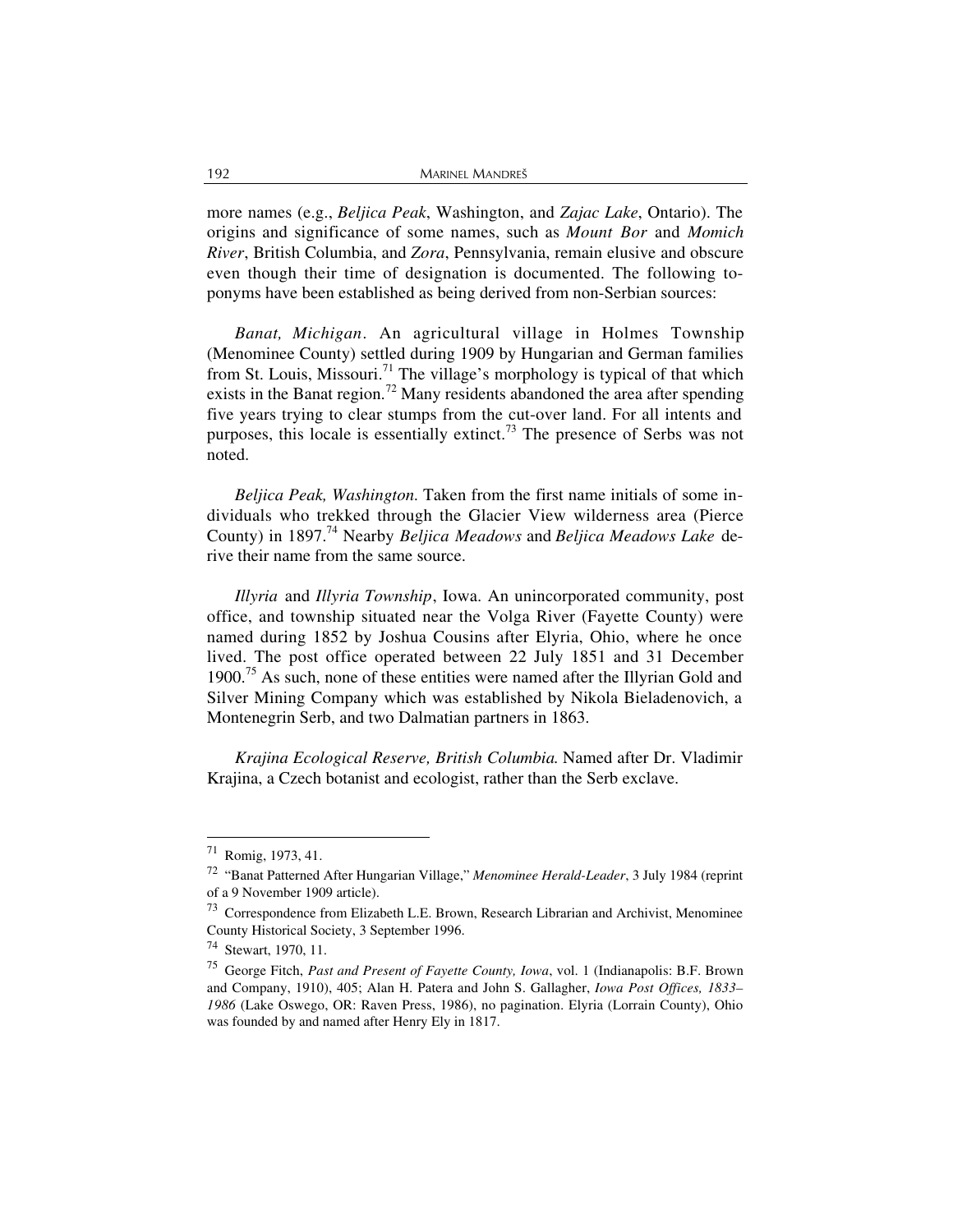*Pavlovic Corner, Michigan*. Located in Grant Township (Grand Traverse County) and named after Joe M. Pavlovic, a Bohemian (Czech) immigrant, who previously owned the crossroads property.<sup>76</sup>

*Slavia, Florida*. A hamlet established north of Orlando (Seminole County) by the Slavia Colony Company in 1915 to settle, according to some accounts, "Yugoslavian" immigrants.<sup>77</sup> It was actually founded by some members of the Holy Trinity Slovak Lutheran Church of Cleveland who wanted to relocate to a more rural area.78 There is a *Slavia Cemetery* nearby.

*Tara, Ontario*. Established in Arran Township (Bruce County) during the early 1850s and given its present designation in 1881 after the site where Irish kings were crowned, rather than the Montenegrin River.<sup>79</sup>

*Tesla, British Columbia*. A lake, creek and mountain in the Tweedsmuir Provincial Park (Coastal District). Approved on 13 March 1947, the lake was first mentioned in 1919 yet appeared as Tazella Lake on a 1871 map. The creek was denoted either as White Creek or *Tesla Creek* on early cartographic renderings, designated as a river in 1930, and recognized in its present form on 7 September 1950. *Tesla Mountain* was also approved on the aforementioned date yet noted in a 1923 manuscript. $80$  The origin and significance of these features are classified as unknown.

*Zajac Lake, Ontario*. Also known as Lac de Zajac and situated in Maness Township (Algoma District). The name is based upon the initials of three surveyors.<sup>81</sup>

<sup>76</sup> Correspondence from Linda K. Forwerck, Planning Assistant, Grand Traverse County Planning Commission, 28 January 1998.

<sup>77</sup> Stewart, 1970, 448; Bertha E. Bloodwoth, *Places in the Sun: The History and Romance of Florida Place-Names* (Gainesville: University Presses of Florida, 1978), 176.

<sup>78</sup> Harrison J. Lanley, "Slavia: A Cultural Pocket in Florida," M.S. thesis, University of Florida, 1937, 4; Paul W. Wehr, *Like a Mustard Seed: The Settlement of Slavia* (Chuluita, FL: Mickler House Publishers, 1982), 1.

<sup>79</sup> David E. Scott, *Ontario Place Names: The Historical, Offbeat or Humorous Origins of Close to 1,000 Communities* (Vancouver: Whitecap Books, 1993), 214.

<sup>80</sup> McEwan, 7 January 1997; Manson, 1997.

<sup>81</sup> McEwan, 5 February 1997.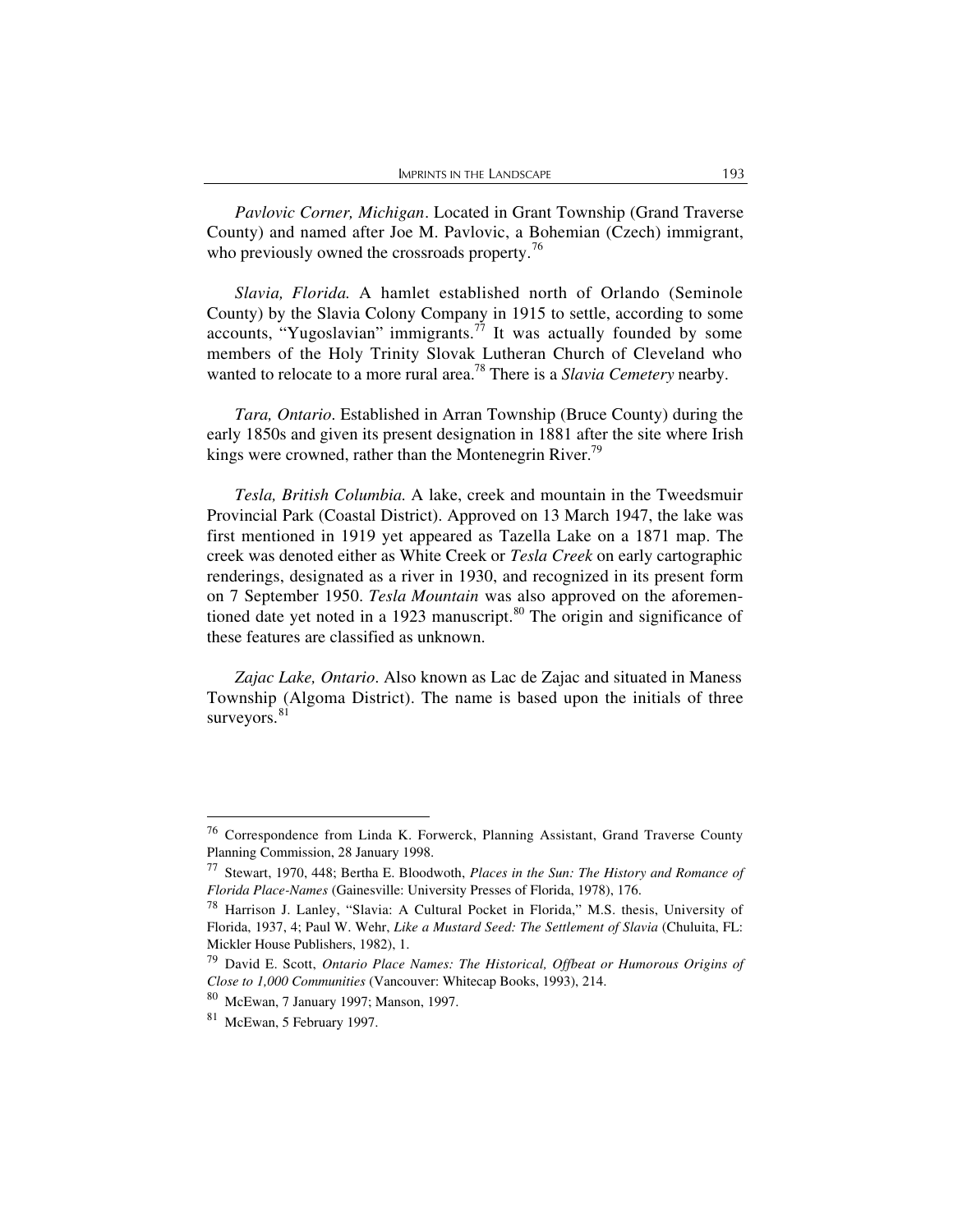*Zeta, Missouri*. A former community named during 1910 in Stoddard County by a railway worker after the sixth letter of the Greek alphabet.<sup>82</sup> The post office operated during the 1895–1896 and 1907–1936 periods.

*Zeta, Ontario*. A dispersed rural community located near Englehart in Robillard Township (Timiskaming District) whose designation was approved on 2 March 1960.<sup>83</sup> The post office, which operated between 5 August 1912 and 15 March 1952, was named by the first postmaster after his daughter, Zetta Gregory.<sup>84</sup> The participation of Zeta (Montenegro) in the First Balkan War and the presence of Montenegrins in the neighboring mining town of Rouyn-Noranda, Quebec, when the post office was opened, are coincidental circumstances which had no bearing upon the selection process.

*Zeta Island, Northwest Territories*. The name was approved on 5 May 1960, but no origin data is available. $85$ 

*Zeta Lake, Alberta*. Situated west of Drayton Valley, this lake's name has been official since 1958. It is thought to have been derived from the sixth letter of the Greek alphabet, but this association remains unproven.<sup>86</sup>

*Zeta Lake, Minnesota*. One of six small lakes in Lake County named in 1886 sequentially after the Greek alphabet's first six letters.<sup>87</sup>

*Zeta Lake, Northwest Territories*. Approved on 6 January 1966 and named due to a supposed likeness to the Greek letter.<sup>88</sup>

*Zeta Pass, New Hampshire*. Located in the Carter Range, between the peaks of Carter Dome and South Carter Mountain (Coos County). Although

<sup>82</sup> Stewart, 1970, 549; Margot F. McMillan, *Paris, Tightwad, and Peculiar: Missouri Place Names* (Columbia: University of Missouri Press, 1994), 82.

<sup>83</sup> Carter, 1984, 1349–50; McEwan, 5 February 1997.

<sup>84</sup> Carter, 1984, 1350; Correspondence from Susan Noakes, Englehart and Area Historical Museum, 1 July 1997; Correspondence from J. Morgan Goadsby, Provincial Georeferencing Coordinator, Ontario Ministry of Natural Resources, 5 February 1998.

<sup>85</sup> Correspondence from Jackie St-Clair, Toponymist, Geomatics Canada, Geographical Names Secretariat, 22 January 1998.

<sup>86</sup> Tracey Harrison, *Place Names of Alberta: Central Alberta* (Calgary: University of Calgary Press, 1991).

<sup>87</sup> Upham, 1920, 297.

<sup>88</sup> St-Clair, 1998.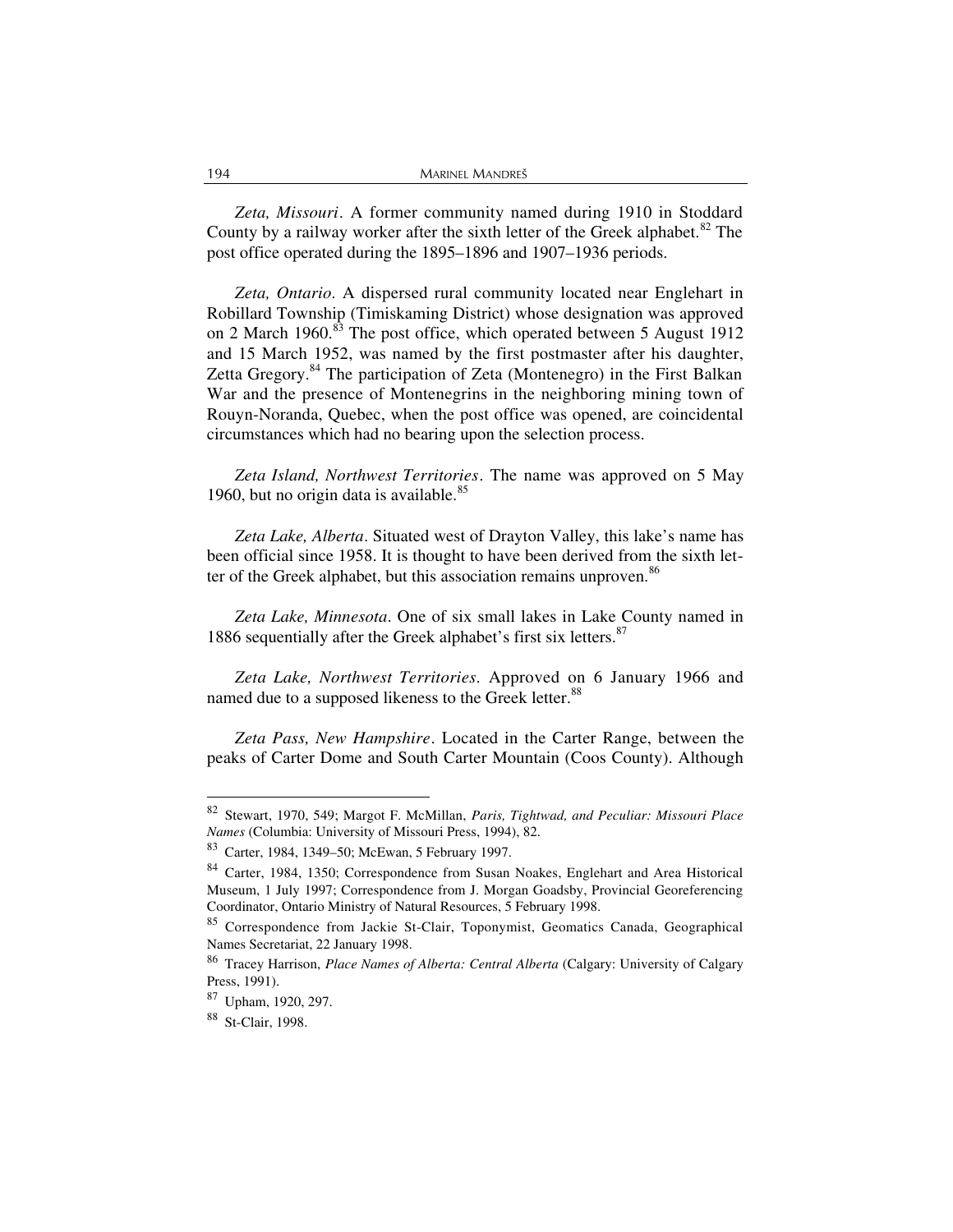the name first appeared in 1928, no further information exists. It is believed to be derived from the Greek alphabet.

*Zeta Township, Ontario*. Part of Victoria County that was surveyed and named in 1822. The designation was allegedly altered to Eldon Township in 1825, yet no explanations are provided as to why this township's identity was divested.<sup>89</sup> Crown documents, on the other hand, indicate that the present name was used in the 1822 survey, approved on 31 December 1962, and never changed to or from Zeta.<sup>90</sup>

*Zora, Missouri*. An abandoned post office and town in Benton Counts that were named after a prominent local resident's daughter, Zora Frisch.<sup>91</sup> Little else is known about the locale.

The surnames of Canadians killed during World War Two were applied during 1975 to several geographic features throughout Manitoba. Among these are *Drascovich Lake*, *Illasevich Lake*, and *Kolomic Lake* that are respectively named after Robert A. Drascovich, Harry Illasevich, and Johnny P. Kolomic. Nothing is mentioned about their ethnicity. As such, these surnames might very well be Ukrainian given this group's pronounced presence in Manitoba. Limited biographical information is also given about Albert Dudzic whom *Mount Dudzic*, British Columbia, is named after.

#### **Conclusion**

Names identify landscapes, express national identity and cultural heritage, create a framework for orientation, and promote awareness. They also recognize early settlers who made recognizable contributions to the area where the community or feature is located. The influx of Serb immigrants to North America had a limited affect upon place naming. Given the admiration for foreign names in the United States, most existing and altered Serbian toponyms can be traced to their post offices or railway stations. The acceptability of Serbian names was enhanced by geopolitical conflicts that enlisted much American and Canadian popular sympathy. Successive eras have

<sup>89</sup> Rayburn, 1997, 108; Carter, 1984, vol. 1, 357.

<sup>90</sup> Goadsby, 1998; Herbert F. Gardiner, *Nothing but Names: An Inquiry into the Origins of the Names of the Counties and Townships of Ontario* (Toronto: George N. Morang and Company, 1899), 202–03.

<sup>&</sup>lt;sup>91</sup> Correspondence from Lewis Smith, President, Benton County Historical Society, 14 February 1998.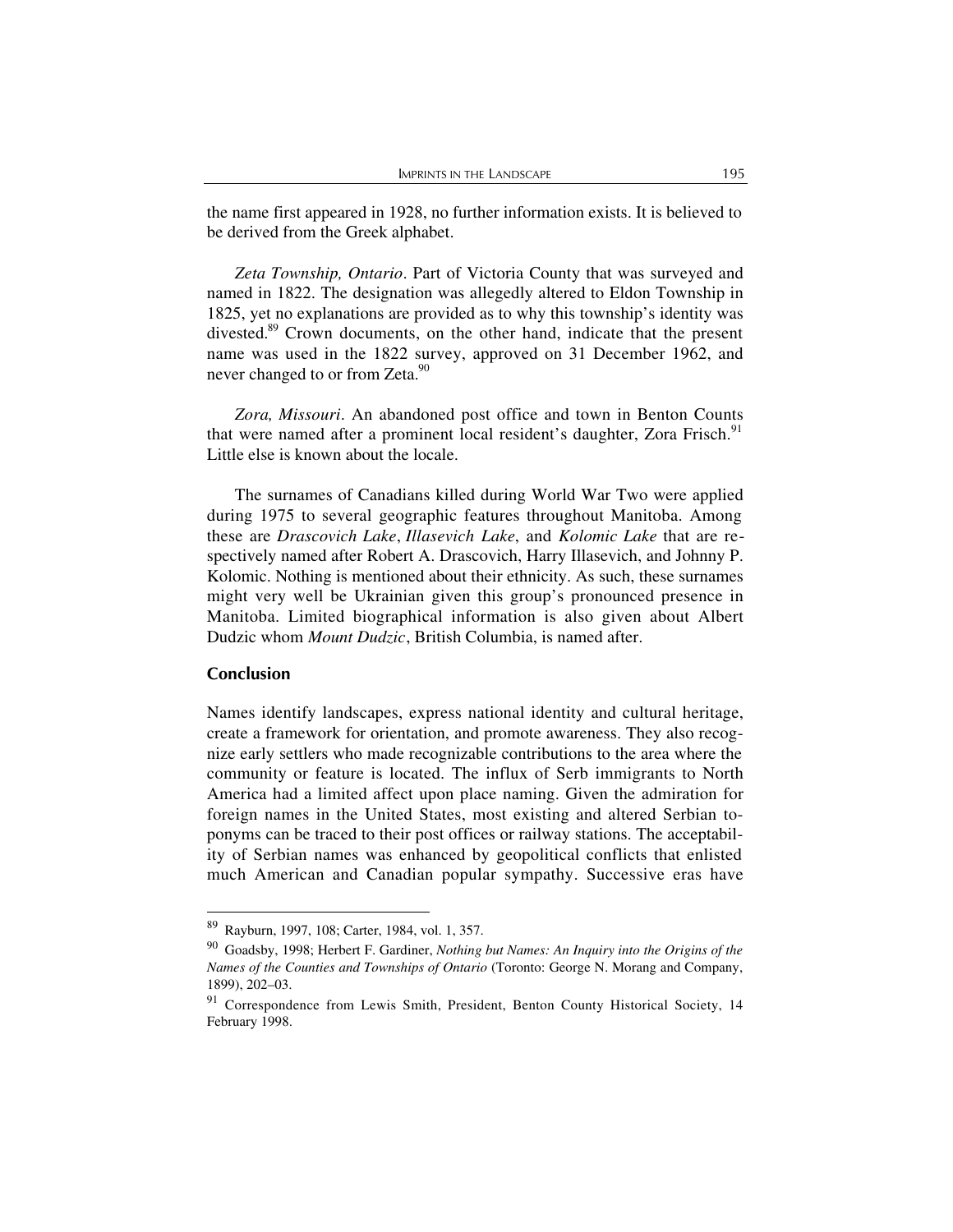brought their own distinctive layers of place-names and their sources. The element of historical stratigraphy is also evident when Serbian toponyms are considered within the North American context. Significant geopolitical events influencing the naming process include the delineation of Serbia's borders (1833), the First Serbo-Turkish War (1876), and the First World War (1914). Environmental similarity, especially elevated sites at or near the confluence of two rivers, and mine ownership also influenced the nomenclature designation decision. In some cases, there are several accounts and variations thereof, including popular misleading ones, based on selective interpretation.

Belgrade is the most commonly used toponym. Eighteen communities, three townships, and nine natural features are named after Serbia's capital city. Two other existing communities were once called Belgrade. This name occurs in eleven states, twelve in the past, which are mainly located in the northern half of the United States. The close proximity of toponyms whose origins are known and unknown suggests that the naming of the unknown ones may somehow be related to that of their known counterparts. Table 1 specifies the known locations of past and present Serbian place-names mentioned in this article.

In light of current events in the Balkans, there is an increasing probability of reinterpreting some of the aforementioned place-names as being of temporary significance and an impulsive reaction to overseas events. Efforts may yet be undertaken to question their contemporary relevance, incite a falsification of historical records, and replace some geographic designations with those deemed more dignified and appropriate. Indeed, some places named Belgrade are being assessed as victims of misunderstanding, while some revised atlases have deleted communities named Belgrade and Servia although there is enough space to include them. The removal of places called Belgrade may have saved them from accidental NATO bombing based on the use of "outdated" maps. As past wars and sympathies recede into memory, names affixed to communities and physical features serve as a fitting reminder of earlier American and Canadian sentiments towards Serbia, Montenegro, and their people.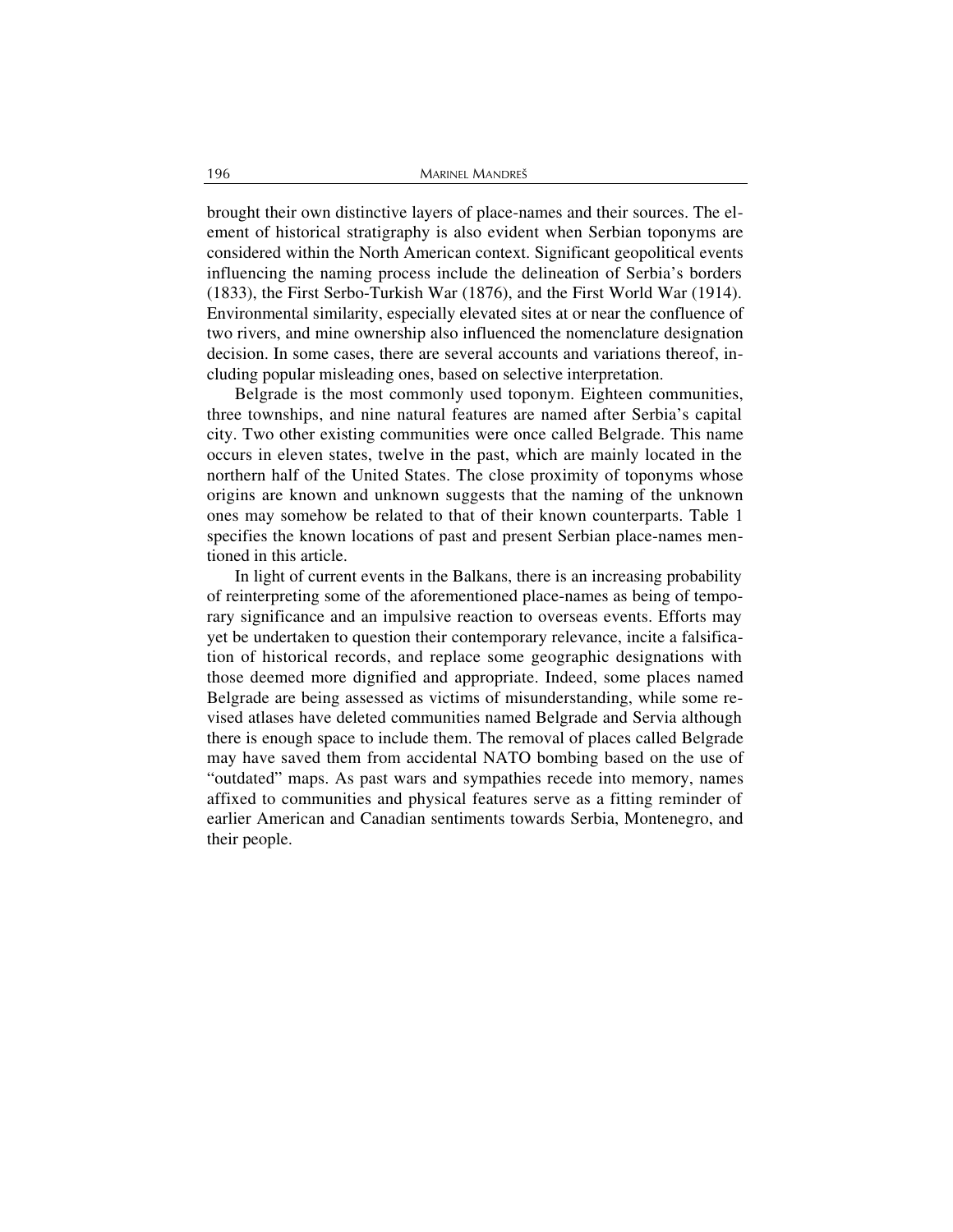



Figure 1. Seal of Belgrade, Maine Figure 2. Bicentennial Emblem of

Belgrade Lakes, Maine



Figure 3. Second World War Patriotic Cover from Belgrade, Maine Dated 28 Oct. 1944 and inscribed "In commemoration of a heroic and courageous people. We salute YUGOSALAVIA." Produced by Grandy.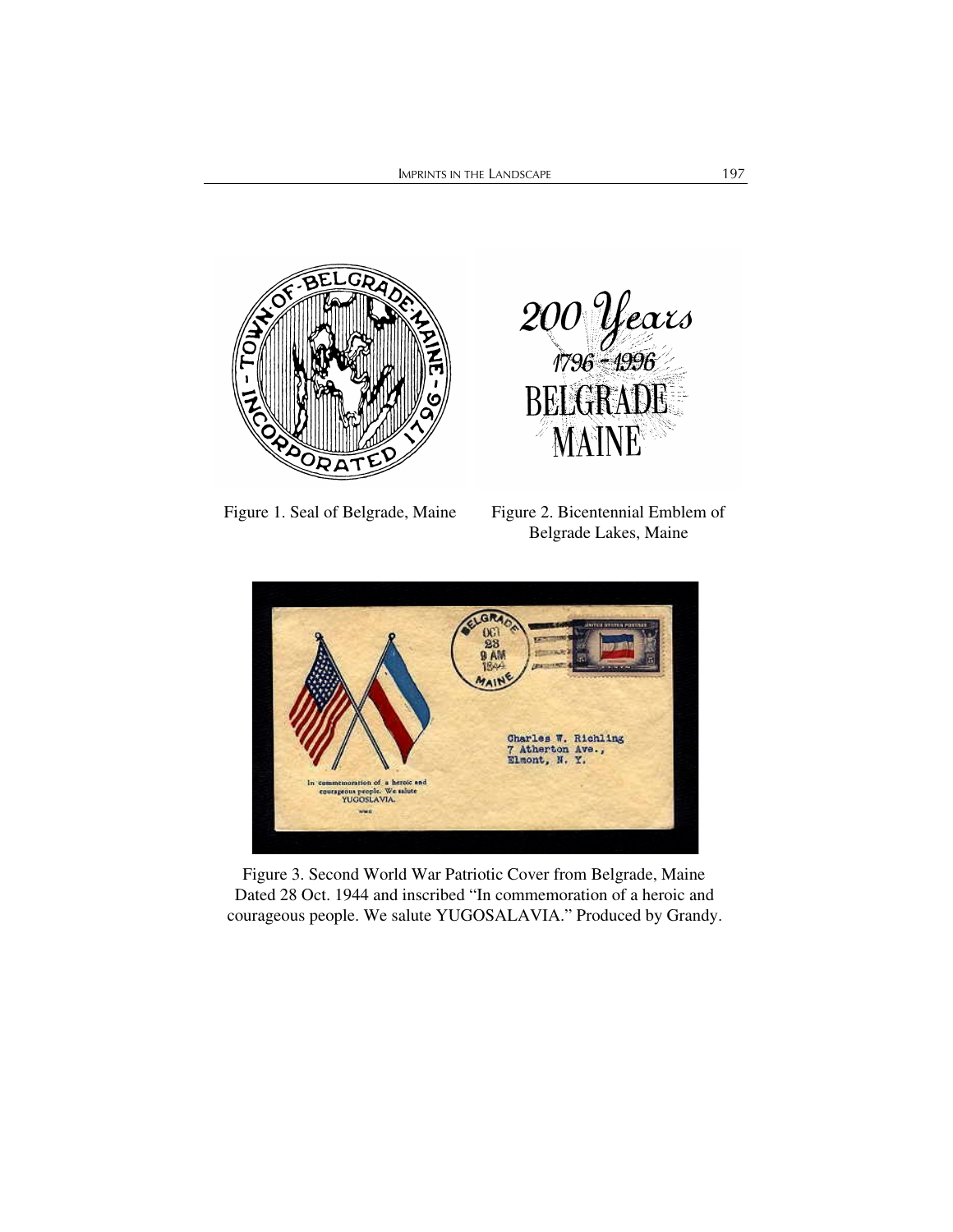198 MARINEL MANDREŠ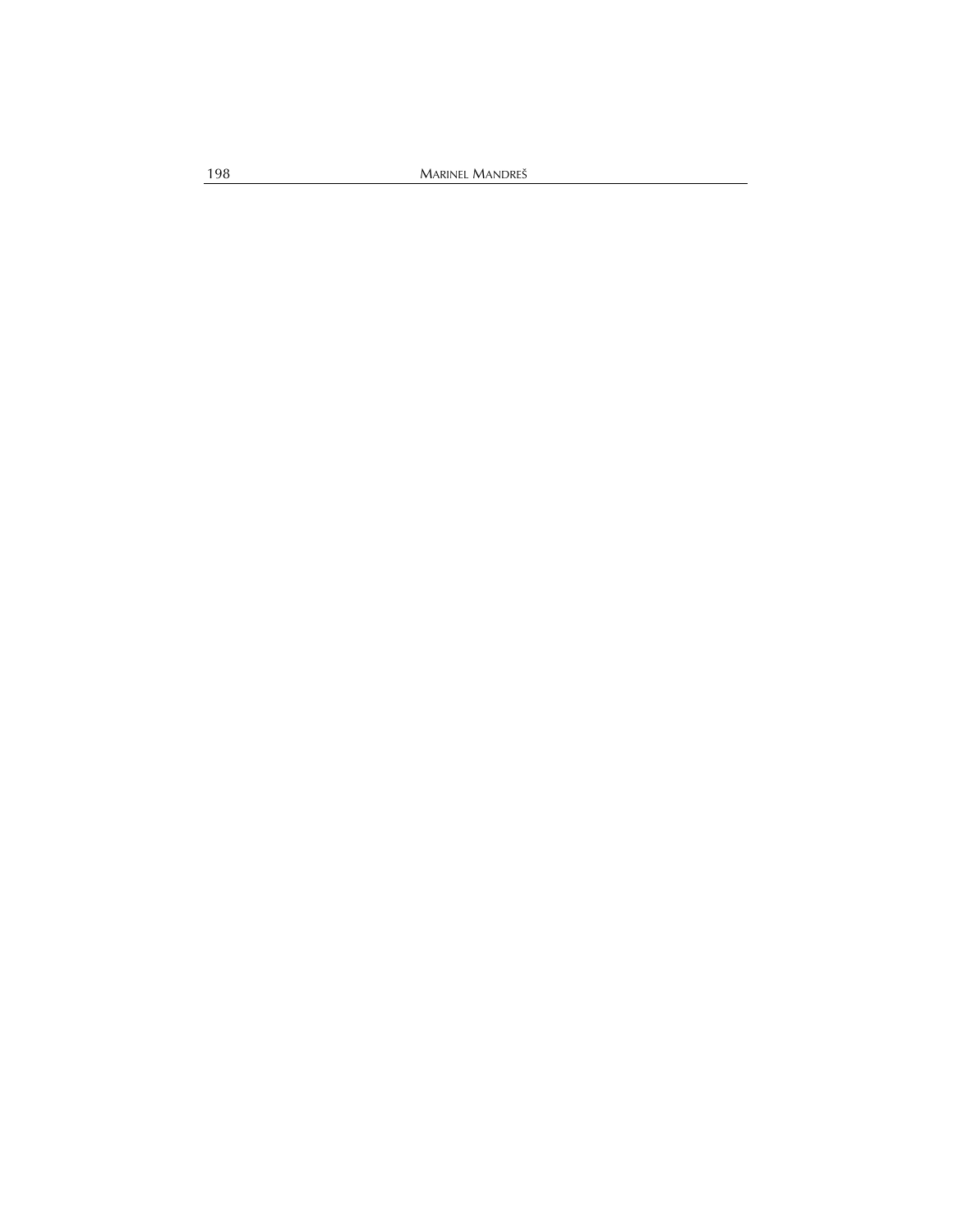IMPRINTS IN THE LANDSCAPE 199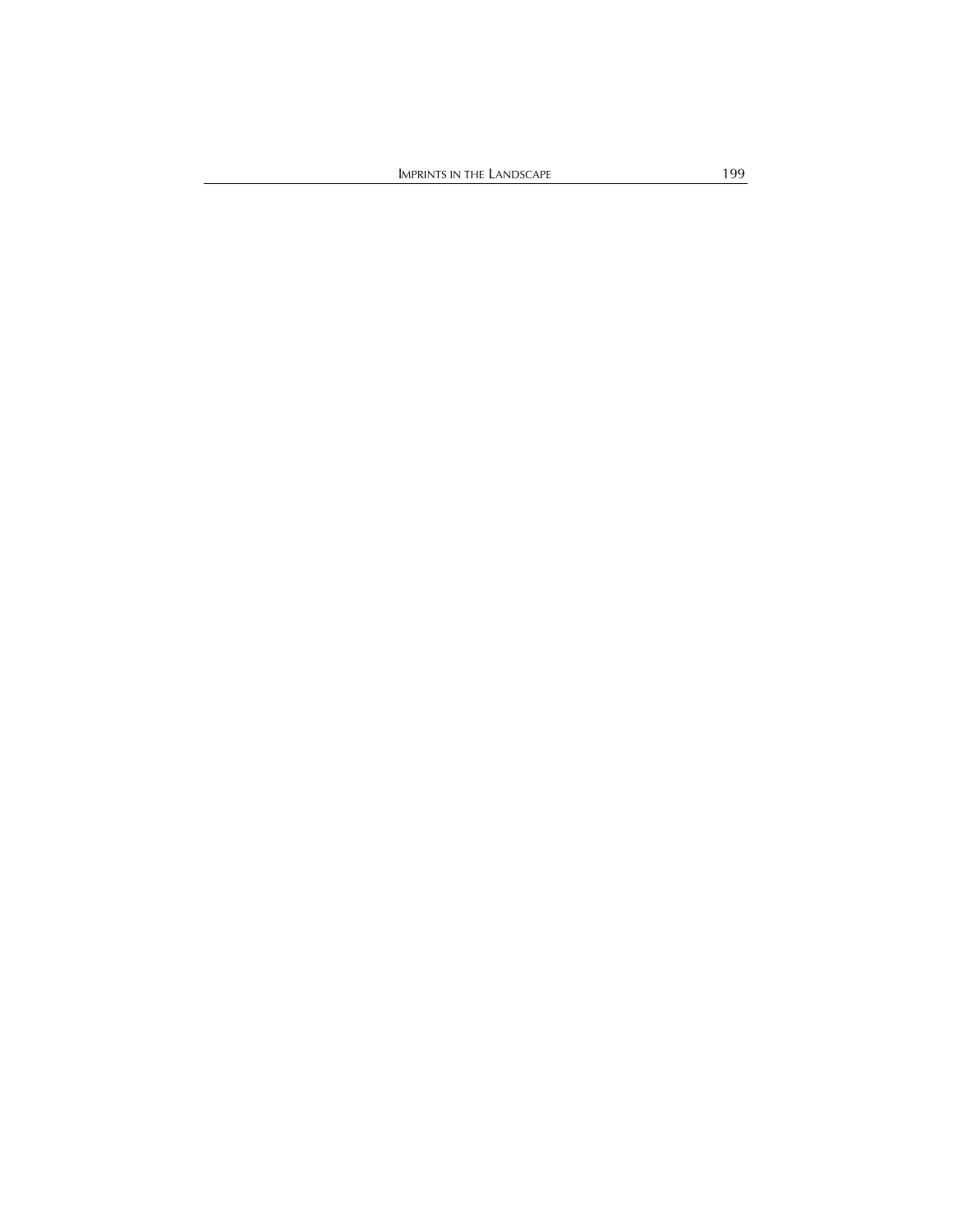200 MARINEL MANDREŠ



Figure 4. Emblem of Belgrade, Minnesota



Figure 5. Emblem of Belgrade, Montana



Figure 6. Second World War Patriotic Cover from Belgrade, Montana Dated 10 Nov. 1944 and inscribed "Freedom from Fear of Invasion and the Right to Live in Peace for Jugoslavia". Produced by Poppinger.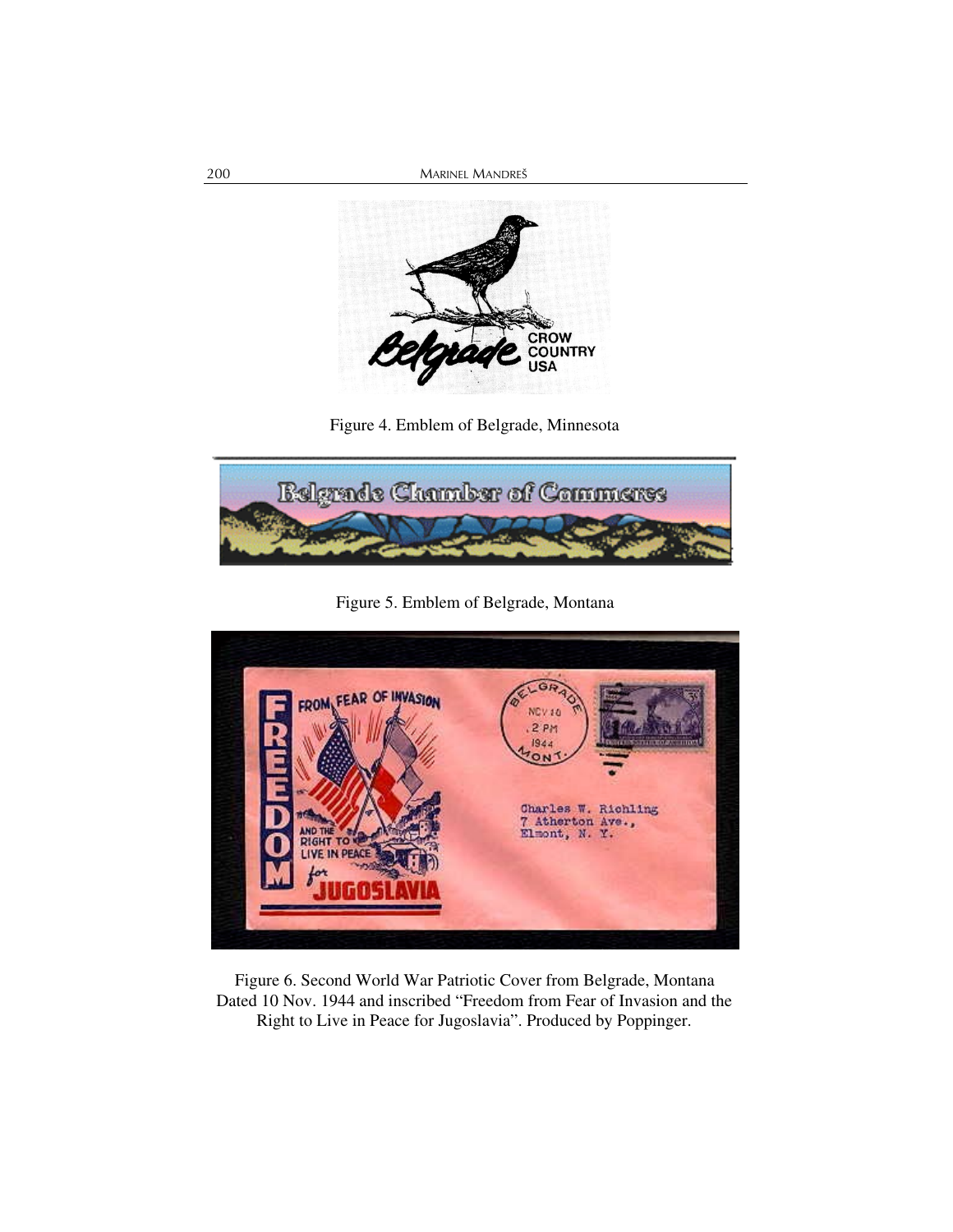| <b>Toponym</b>                       | County               | <b>State/Prov.</b>     | Longitude                     | Latitude          | <b>Named</b> |
|--------------------------------------|----------------------|------------------------|-------------------------------|-------------------|--------------|
| Balkan (renamed Robb)                | Coal Branch District | AB                     | $053^\circ13'$ N              | $116^{\circ}58'W$ | 1922         |
| Balkan                               | Bell                 | KY                     | $036^{\circ}54'$ N            | 083°45'W          | 1920         |
| <b>Balkan Lake</b>                   | St. Louis            | MN                     | $047^{\circ}36'$ N            | 090°25'W          | 1912         |
| <b>Balkan Mine</b>                   | <b>Iron</b>          | $\overline{\text{MI}}$ | $042^\circ$ xx'N              | $088^\circ$ xx'W  | 1915         |
| <b>Balkan Mine</b>                   | Deer Lodge           | $\overline{\text{MT}}$ | 046°09'N                      | $113^{\circ}05'W$ |              |
| <b>Balkan Township</b>               | St. Louis            | MN                     | 047°33'N                      | 092°51'W          | 1912         |
| Banat                                | Menominee            | $\overline{\text{MI}}$ | $045^{\circ}31'N$             | 087°41'W          | 1909         |
| Belgrade                             |                      | $\overline{C}O$        |                               |                   |              |
| Belgrade (historical)                | <b>Massac</b>        | $\mathbb{L}$           | $037^{\circ}08'$ N            | $088^{\circ}43'W$ | 1822         |
| Belgrade                             | Kennebec             | <b>ME</b>              | $044^{\circ}26'$ N            | 069°49'W          | 1796         |
| Belgrade (renamed Delray)            | Wayne                | $\overline{\text{MI}}$ | $044^{\circ}17'N$             | 083°07'W          | 1836         |
| Belgrade                             | St. Louis            | MN                     | 047°31'N                      | 092°22'W          |              |
| Belgrade                             | <b>Stearns</b>       | MN                     | $045^{\circ}27'N$             | 095°00'W          | 1886         |
| Belgrade                             | Washington           | M <sub>O</sub>         | $037^{\circ}47'N$             | 090°50'W          | 1876         |
| Belgrade                             | Gallatin             | MT                     | $045^{\circ}46'$ N            | $111^{\circ}10'W$ | 1889         |
| Belgrade                             | Nance                | <b>NE</b>              | 041°28'N                      | 098°04'W          | 1883         |
| Belgrade                             | Onslow               | $\overline{\text{NC}}$ | $034^{\circ}52'N$             | $077^{\circ}14'W$ | 189?         |
| Belgrade (or Upper + Lower Belgrade) | <b>Newton</b>        | $\overline{\text{TX}}$ | $030^{\circ}41'$ N            | 093°39'W          | 1838         |
| Belgrade                             | Shenandoan           | $\overline{VA}$        | $038^\circ 10'$ N             | $077^{\circ}11'W$ |              |
| Belgrade (renamed Olympic View)      | Kitsap               | <b>WA</b>              | $047^{\circ}41'$ N            | 122°44'W          | 191?         |
| Belgrade Cave + Belgrade Cave Lake   | St. Louis            | MN                     | 047°31'N                      | 092°22'W          |              |
| Belgrade Dam                         | Washington           | M <sub>O</sub>         | $037^\circ 50'$ N             | 090°47'W          |              |
| <b>Belgrade Junction</b>             | Gallatin             | MT                     | 045°46'N                      | 111°16'W          |              |
| <b>Belgrade Lakes</b>                | Kennebec             | <b>ME</b>              | 044°31'N                      | 069°53'W          | 1901         |
| <b>Belgrade Mills</b>                | Kennebec             | <b>ME</b>              | $044^\circ$ xx <sup>'</sup> N | $069^\circ$ xx'W  | 1829         |
| <b>Belgrade Mine</b>                 | St. Louis            | <b>MN</b>              |                               |                   | 1906         |
| Belgrade Series*                     | Essex                | MA                     | 042°49'N                      | $070^{\circ}58'W$ | 1978         |
| <b>Belgrade Stream</b>               | Kennebec             | <b>ME</b>              | 044°27'N                      | 069°49'W          |              |
| <b>Belgrade Township</b>             | Kennebec             | <b>ME</b>              | $044^\circ$ xx <sup>'</sup> N | $069^\circ$ xx'W  |              |
| <b>Belgrade Township</b>             | Nicollet             | MN                     | $044^{\circ}13'N$             | 094°04'W          | 1858         |
| Belgrade Township                    | Washington           | M <sub>O</sub>         | 037°47'N                      | 090°51'W          | 1876         |
| Bellegarde                           | Pottawatomie         | KS                     |                               |                   |              |
| Bellgrade (historical)               | Coffey               | <b>KS</b>              | 038°08'N                      | 095°33'W          | 1883         |

## **Table 1. Place-Name Locations**